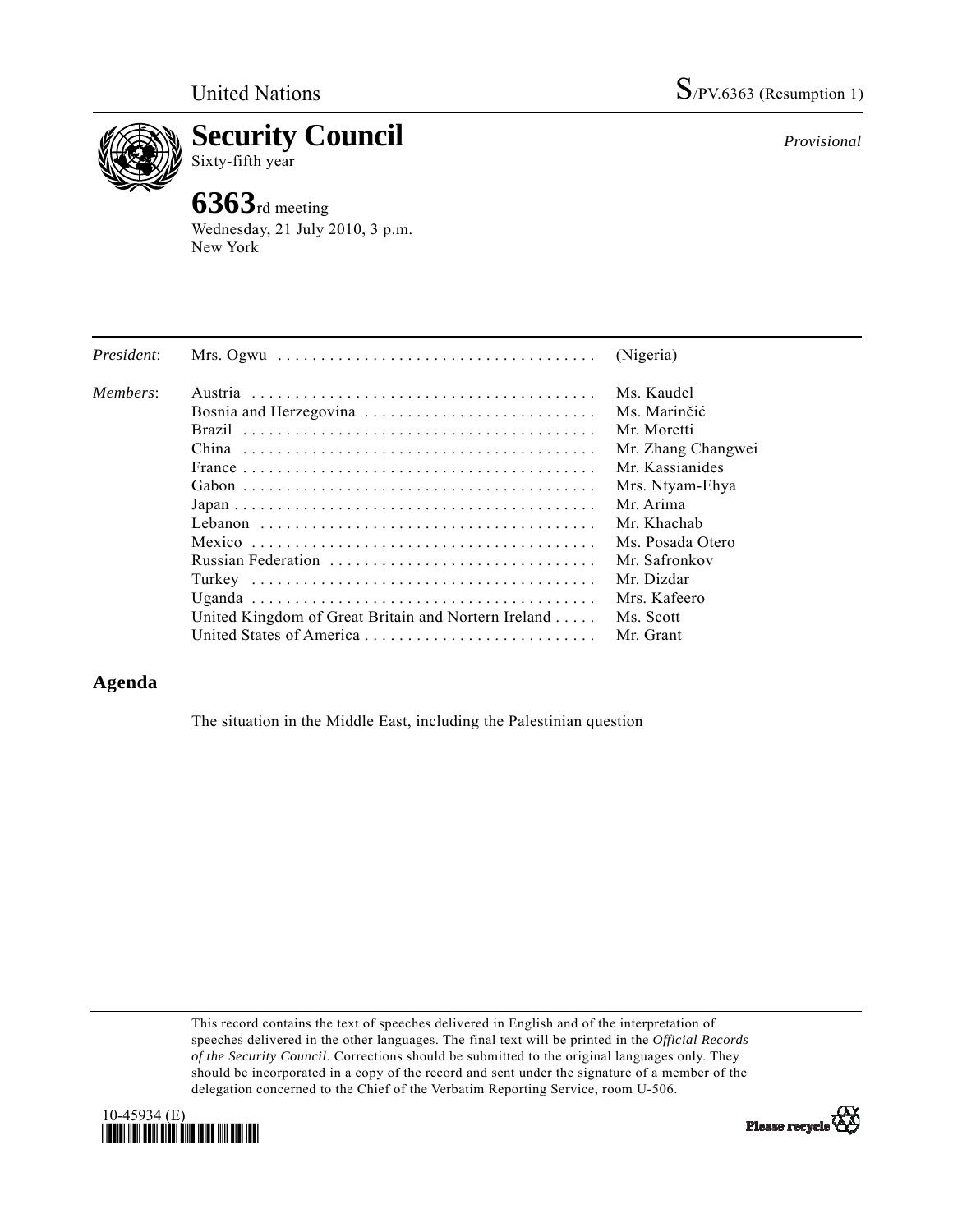## *The meeting resumed at 3.10 p.m.*

**The President**: I would like to inform the Council that I have received letters from the representatives of Ecuador and Iceland, in which they request to be invited to participate in the consideration of the item on the Council's agenda. In accordance with the usual practice, I propose, with the consent of the Council, to invite those representatives to participate in the consideration without the right to vote, in accordance with the relevant provisions of the Charter and rule 37 of the Council's provisional rules of procedure.

There being no objection, it is so decided.

*At the invitation of the President, the representatives of the aforementioned countries took the seats reserved for them at the side of the Council Chamber*.

**The President**: I wish to remind all speakers to limit their statements to no more than five minutes in order to enable the Council to carry out its work expeditiously.

 I now give the floor to the representative of the Syrian Arab Republic.

**Mr. Ja'afari** (Syrian Arab Republic) (*spoke in Arabic*): It is my honour to address the Security Council at this important meeting under the presidency of friendly Nigeria. I would like to thank Mr. Lynn Pascoe, the Under-Secretary-General, for his important briefing to us this morning.

 My delegation thanks you, Madam President, for convening this open debate, which comes at a very critical and dangerous time for the Middle East, when opportunities for peace and stability are receding and opportunities for threats, war and aggression are on the rise. All of this is a result of Israel's feverish race against time in its efforts to erode all that remains of the hopes of resuming the peace process. Israel continues to work for the Judaization of Jerusalem, to build a racist separation wall on occupied Palestinian territory, to intensify settlement activity there, to occupy the Syrian Golan and to blockade Gaza. It has attacked the freedom flotilla ships and murdered the international peace activists they carried, in flagrant defiance of the international community and in violation of international law and the basic values and principles of humanity and civilization.

 This meeting is being held in the sixth year since the International Court of Justice adopted its advisory opinion confirming the illegitimacy of the separation wall, and long decades since Israel first occupied Arab territory. That is indeed the crux and the fundamental reason for the Arab-Israeli conflict. It is by its nature a provocative, unjust offence whereby Israel has violated all relevant rules and international resolutions and committed every kind of war crime against the Palestinian people: killing women and children; violating the sanctity of places of worship; inflicting collective punishment; closing border crossings; detaining tens of thousands of civilians and democratically elected Palestinian officials; and pursuing a racist, expansionist occupation accompanied by cancerous, declared and undeclared settlements in the occupied Arab territories, especially Jerusalem, in a manner that targets the very existence of that city and its Islamic and Christian character.

 Such settlements have devoured around 42 per cent of the lands of the West Bank, according to reports by the Israeli organization B'Tselem, in clear violation of international law. We should recall that Israel continued to pursue these policies until a few days ago. After the meeting between President Obama and Israeli Prime Minister Netanyahu, Israel announced the construction of 32 new settlement units in East Jerusalem.

 Syria, along with other Arab countries, has worked, through the adoption of the 2002 Arab Peace Initiative, to achieve peace and all that peace entails: the restoration of all Arab rights, including Israel's total withdrawal from all occupied territories to the line of 4 June 1967, and the settlement of Palestinian refugees as set forth in General Assembly resolution 194 (III) of 1948.

 The Israelis' rejection of this is clear; they disdain all such decisions. Committing crimes against the Palestinian people is not enough; their crimes have extended to peace activists of other nationalities who tried to deliver humanitarian assistance to Gaza on the freedom flotilla. Israel's terrorist aggression killed nine civilians whose only crime was to try to help the people under blockade and whose suffering could not be alleviated by all the resolutions and decisions adopted by the international community.

 That was Israel's true response to the proposals for peace in the Middle East, a response that we have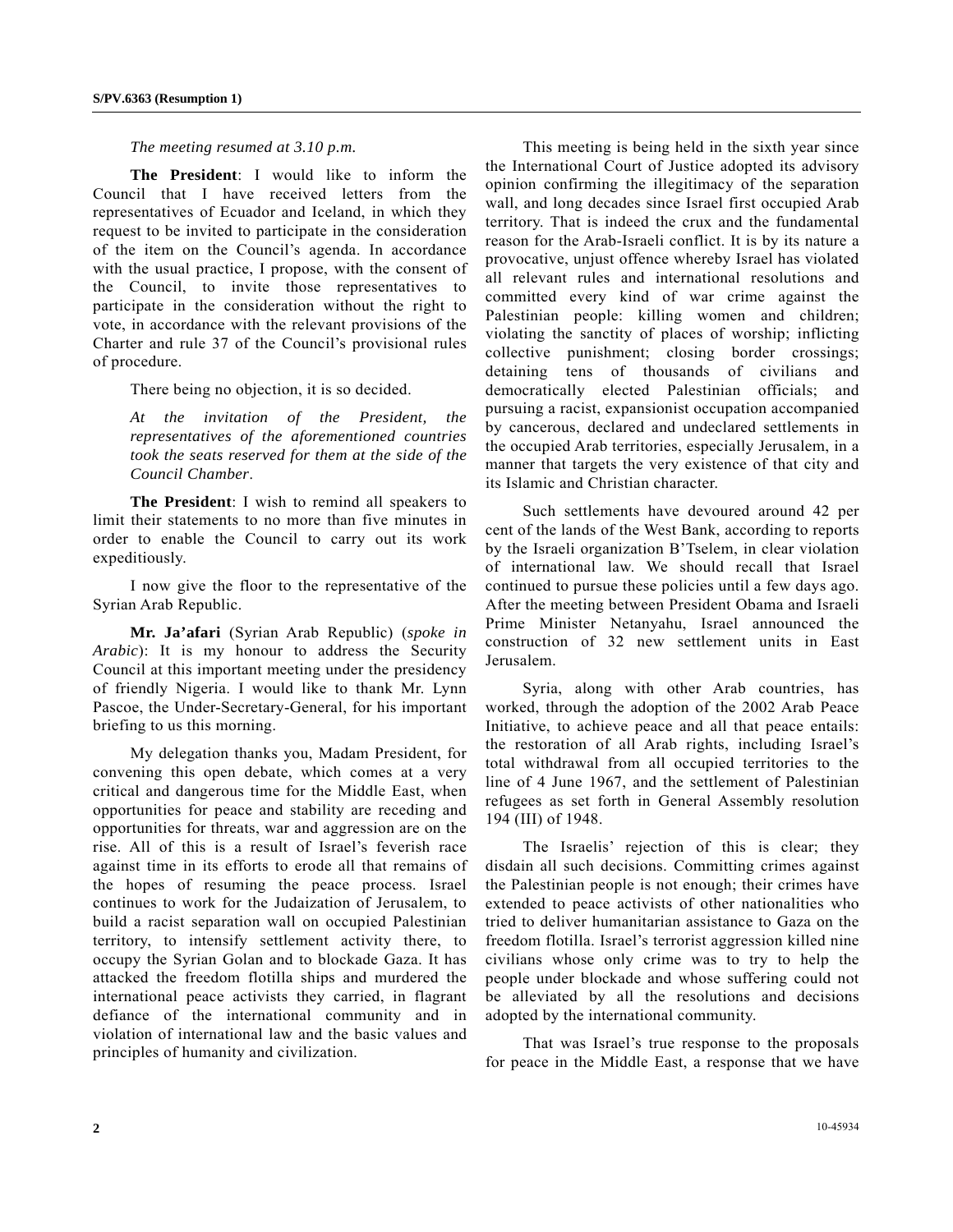sought to remind the world of throughout the decades since Israel first occupied our lands. Israel defies not only international law, but its own bilateral relations with important countries within and outside the region, in a manner that threatens the region's stability and embarrasses its closest allies.

 Around two months ago, this Council adopted a presidential statement (S/PRST/2010/9) in which it called for a prompt, impartial, credible and transparent investigation conforming to international standards; for the immediate release of the convoy ships; and for the delivery of their humanitarian assistance to besieged Gaza. Today more than ever, the Security Council must move beyond the mere condemnation of such acts; it should translate its resolutions into practical steps commensurate with Israel's terrible actions, so that they do not meet the fate of other, previous resolutions on Israel that remain dead letters.

 I would like to note here that Mr. John Ging, the Director of Operations in Gaza of the United Nations Relief and Works Agency for Palestine Refugees in the Near East (UNRWA), stated today that all Israeli claims to have reduced the effects of the blockade and allowed the entry of some basic goods into Gaza are totally incorrect. We also recall that the General Assembly has approved the recommendations of the Goldstone report (A/HRC/12/48), which included conclusive evidence concerning Israel's violations of the Universal Declaration of Human Rights and international humanitarian law during its aggression against Gaza. Such violations are tantamount to war crimes and perhaps even to crimes against humanity. Every United Nations body has called for the implementation of the report's recommendations.

 Thus, we call today on the Security Council to shoulder its responsibility to hold Israel's officials responsible for their acts and to punish them for their crimes in Gaza. We also call on the Council to press for the immediate lifting of the unjust blockade imposed on the Palestinian people in Gaza, to open all crossings, and to begin to reconstruct Gaza, which was destroyed by Israel's aggression.

 After 43 years of Israel's unjust occupation of the Syrian Golan Heights — and despite all the resolutions concerning its international illegitimacy, including resolution 497 (1981), and the call by a majority of the countries of the world to put an end to that occupation, as well as their condemnation of Israel's oppressive practices and violation of so many laws and resolutions — Israel still refuses to accept these appeals or to implement any resolutions. On the contrary, after occupying the Syrian Golan, Israel declared its annexation, in clear violation of the principles of international law and its obligations under the Geneva Conventions of 1949. Since that occupation, Israel has employed every possible means to attempt to expel the citizens of the area, impose colonizing settlements on them and import foreign settlers, preferring them over the indigenous people of the Golan, whom they have incarcerated in detention.

 Recent Israeli military exercises in the Golan Heights have destroyed 5,000 dunums of fertile land. On 12 July, Israeli forces used force to enter the home of a Syrian citizen in the village of Mejdel Shams. When villagers attempted to face them, some 25 persons, including women and children, were hurt as a result of the tear gas munitions used by the Israeli forces, and some were hit by rubber bullets. Mr. Lynn Pascoe referred to this incident today.

 My country's Minister for Foreign Affairs, in identical letters dated 4 January 2010 addressed to the President of the Security Council and to the Secretary-General (S/2010/4, annex), referred to Israeli violations in the occupied Syrian Golan Heights, where Israel is planning to Judaize and control even more Syrian territory in the Golan, in steps that send a provocative message to Syria and other States that are seeking peace in accordance with the relevant United Nations resolutions. And, yet, in flagrant defiance of the will of the international community, the Israeli Knesset, just a few days ago, on 9 July, adopted, after a first reading, a resolution stating that any agreement on withdrawal from East Jerusalem and the Golan Heights should be subject to a referendum requiring the support of 80 per cent of Israelis. This decision is in clear defiance of the entire world and a rejection of peace. All that has been said by Israeli Government representatives is just manoeuvring and manipulation: there is no real Israeli partner for peace. The clear reality, as His Excellency President Bashar Al-Assad has said, is that peace has never been an obsession of Israel; Israel's obsession has always been its own security, in the narrowest sense. This can be realized only at our cost in terms of peace and rights.

 It is illogical and unacceptable that we, the Arabs, should be required to continue proving our sincere desire for peace, even though we have declared it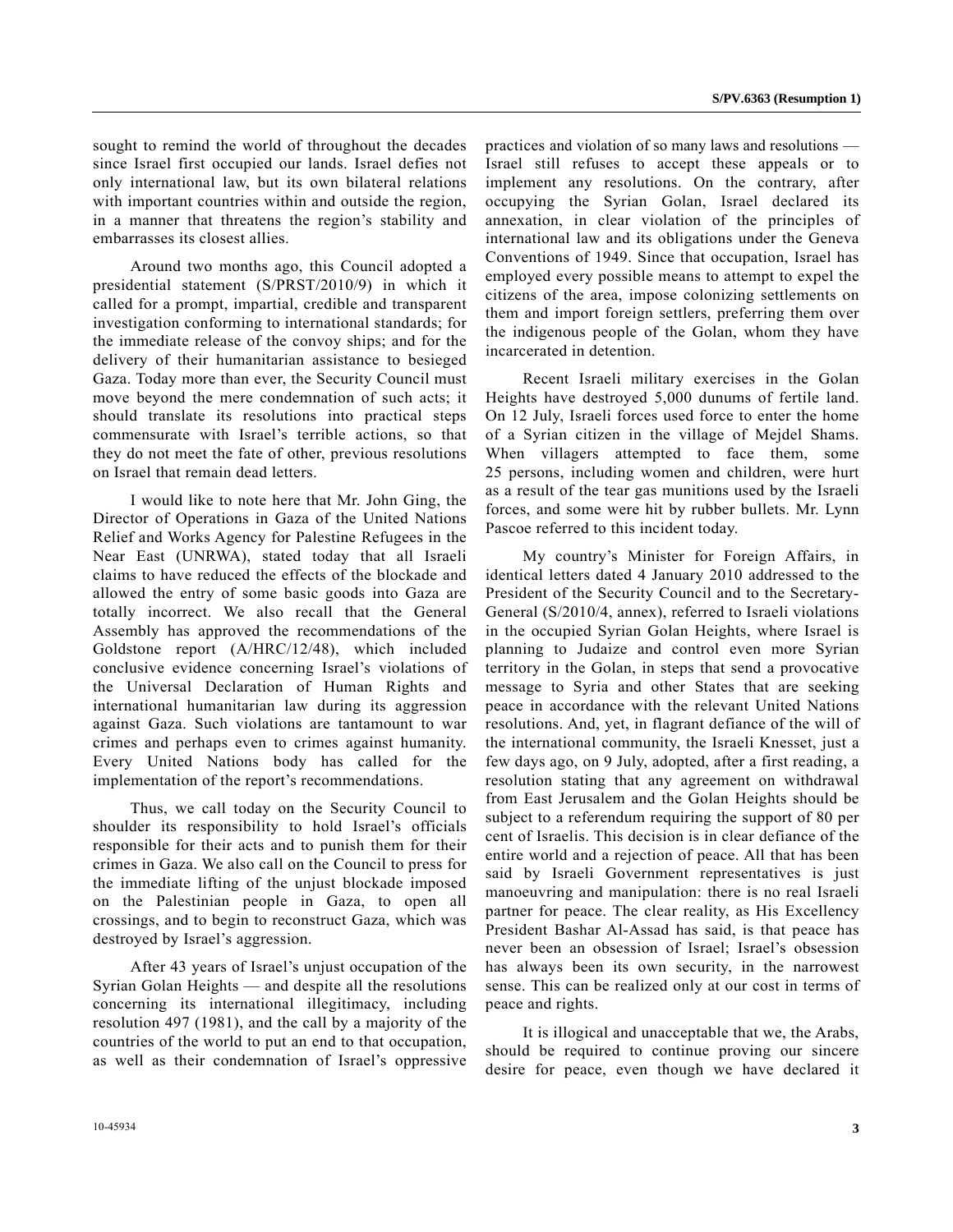repeatedly, especially since the Madrid Conference in 1991. It is for the Israelis to prove that they want peace and to manifest in a pragmatic and realistic way that they are seeking peace and justice. They have to try to convince us, the Arabs, that they want peace. It is they who occupy our land. It is they who attack our people. It is they who displace millions of our people. It is not the other way around. It is they who commit all of these actions, and yet they call for protection and guarantees, resorting to false pretexts to engage in blackmail and gain further concessions.

 The representative of Israel referred to the alleged smuggling of arms to the Lebanese resistance. She forgets that Israel has been mentioned hundreds of times in United Nations reports — reports of the United Nations Interim Force in Lebanon, reports of the Secretary-General on the implementation of resolution 1701 (2006) and reports by the Special Envoy of the Secretary-General to Lebanon. All of these reports mention, hundreds of times, that it is Israel that violates resolution 1701 (2006) and violates the sovereignty of Lebanon around the clock. She forgets that Israel is the most heavily armed of the parties, with conventional as well as nuclear weapons: Israel is armed to the teeth. Since 1950, certain countries have assured Israel of its military superiority over all its Arab neighbours combined. She is also oblivious to the fact that Israel uses that military arsenal to perpetuate its occupation of our land, to continue committing its acts of aggression and to commit acts of piracy against the activists of the peace flotilla. Indeed, Israel deploys submarines capable of carrying weapons to the Red Sea and the Arabian Sea, and issues threats of war every day. It violates international law, international humanitarian law and the Charter of the United Nations all at once on a daily basis. Israel is known to be one of the largest importers of weapons in the world. It is also the world's fourth largest weapons exporter.

 The problem with Israel's representative here and its policymakers and decision-makers is that they have not yet understood that occupation is one of the worst crimes of aggression, as defined in General Assembly resolution 3314 (XXIX). They have not yet grasped that they have exhausted this Organization after hours years — of meetings on how to bring their occupation of our land to an end.

 One solution could be for the United Nations Institute for Training and Research (UNITAR) to organize a conference or special training session for the representative of Israel and Israeli decision-makers to help them understand the definition of aggression as stipulated in the Charter and in United Nations resolutions. The lecturers should, preferably, be the special rapporteurs on human rights and those who have chaired the many inspection teams and factfinding missions formed since 1948 to investigate the repeated crimes of Israel. It would do them no harm to recall the spirit of Count Bernadotte and to attend such a training session.

 **The President**: I now give the floor to the representative of South Africa.

 **Mr. Mashabane** (South Africa): My delegation should like to thank you, Madam President, for having convened this important and timely debate. I also congratulate you on your able stewardship of the Security Council this month. Undoubtedly, today's debate is a welcome opportunity to underscore once again the importance of finding a solution to the situation in the Middle East and, in particular, the question of Palestine.

 My delegation associates itself with the statement delivered by the representative of Egypt on behalf of the Non-Aligned Movement. I also take this opportunity to thank Mr. Lynn Pascoe, Under-Secretary-General for Political Affairs, for his briefing this morning.

 Today's debate takes place against the backdrop of the tragic events of 31 May 2010, when Israeli forces attacked a humanitarian aid flotilla headed for Gaza, demonstrating Israel's contempt for international law, and therefore deserving condemnation in the strongest possible terms. The Israeli military assault on the aid flotilla clearly has a negative impact on the search for a lasting solution to the challenges confronting the region and results from the continued illegal blockade of the Gaza strip.

 In reaction to this incident, we recalled our Ambassador to Israel for consultation and also summoned the Israeli Ambassador to South Africa to register the South African Government's strongest protest at the Israeli Government's attack on the flotilla.

 The South African Government therefore calls for the blockade of Gaza to be immediately lifted. This blockade, which has brought untold hardships to the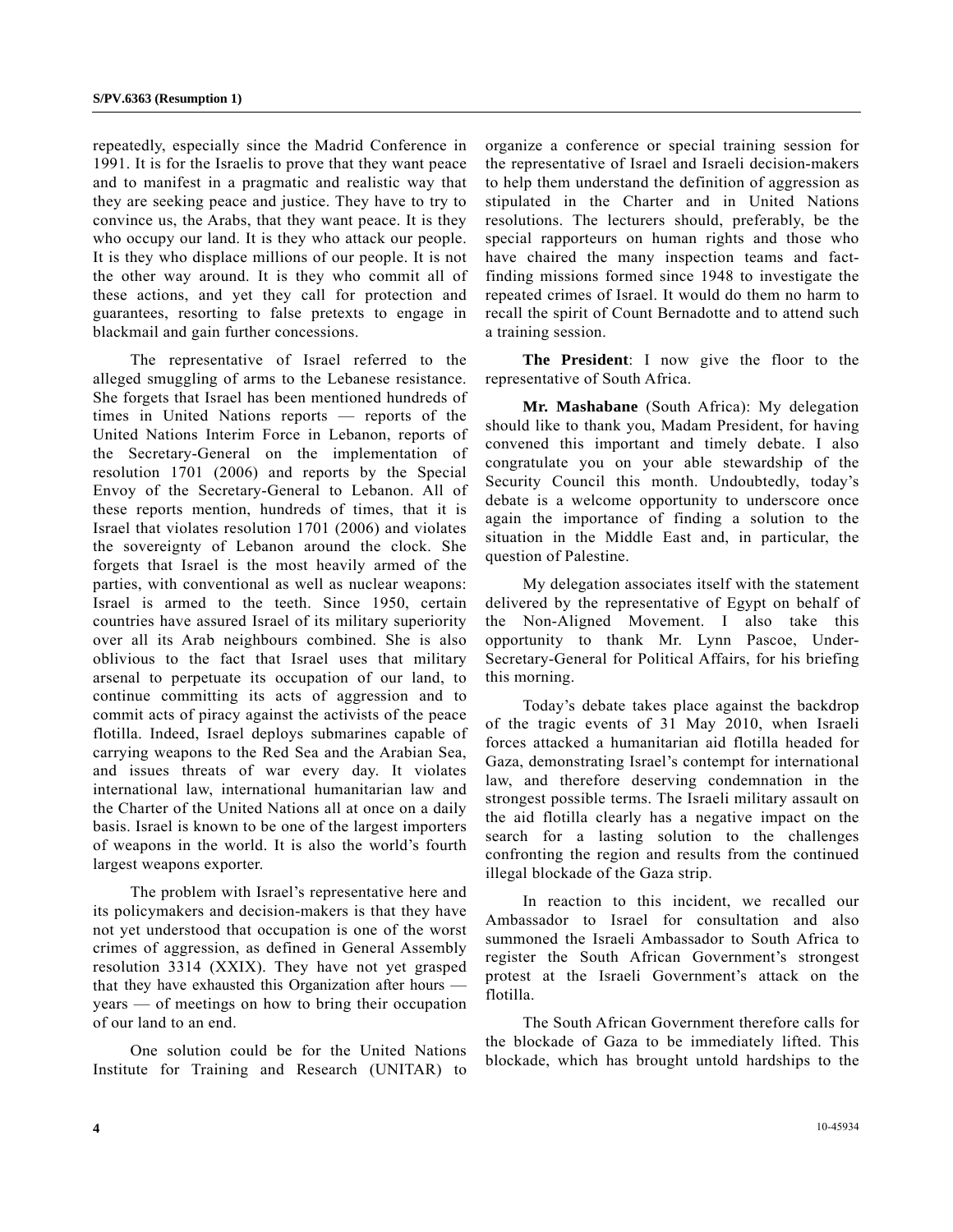ordinary people of Gaza, has subjected Palestinians to subhuman conditions and is both unconscionable and unsustainable. South Africa, while noting Israel's recent steps towards a shift in policy on Gaza, unequivocally supports the Secretary-General's call for an end to the blockade so that humanitarian assistance, commercial goods and persons can flow through functioning land crossings. The continuance of this blockade deprives ordinary Palestinians of their rights to cross-border trade and movement, limiting the extent to which they can exercise their social and economic rights and inflicting untold suffering and collective punishment on the citizens of Gaza. The illegal blockade of Gaza further serves to seriously undermine the creation of an economically viable Palestinian State.

 My delegation has always stated that a long-term solution to the challenges facing the region can be achieved only through negotiations. For this to happen, it is essential that a climate of mutual trust and peace be created. South Africa notes that the internal committee set up by the Israeli Government to probe the Israeli attack has concluded its investigations. Although it admits that mistakes were made by the Israeli military, no further action was recommended. However, South Africa reiterates its call for any investigation to be prompt, impartial, credible and transparent, in line with the United Nations recommendations, and, as this action had international ramifications, to be conducted by independent international investigators. South Africa therefore strongly supports the proposal of the Secretary-General for an international investigation that would involve an independent panel and include representatives from Israel and Turkey to investigate this incident.

 The international community cannot allow such serious violations of international law to go unpunished, which would only serve as a license for further acts of impunity on the part of Israel. In this regard, the Security Council must ensure that Israel upholds its legal obligations under international law. Such actions on the part of Israel, in our view, would build the trust necessary for taking negotiations towards a permanent solution.

 My delegation notes with concern that, despite Israel's restraint policy, settlement construction continues in the West Bank and East Jerusalem. We therefore reiterate our call on Israel to immediately cease the building and expansion of settlements and the

 My delegation remains convinced that the only viable solution to the challenges confronting the region is a political solution based on the creation of a permanent State of Palestine and Israel coexisting peaceably side by side on the basis of the 1967 borders, with Jerusalem as its capital, and the implementation of resolutions 242 (1967), 338 (1973), 1397 (2002), 1515 (2003) and 1850 (2008), the Madrid terms of reference and the Arab Peace Initiative, as well as the Quartet Road Map.

 In this connection, my delegation is of the view that the proximity talks between the parties should result in credible negotiations with the objective of finding a lasting solution to all permanent status issues. The search for a lasting solution will require demonstrable action on the part of all parties, and Israel in particular as the occupier, in taking the process forward and to achieve a lasting peace and security in the region. Current Israeli action does little to build confidence and has ironically served to further frustrate attempts at achieving meaningful negotiations.

 My delegation is deeply concerned over Israel's ongoing violations of Lebanon's sovereignty and calls for the full implementation of resolution 1701 (2006). My delegation also calls on Israel to implement resolutions 242 (1967) and 338 (1973) with regard to the Syrian Golan Heights. Only through a comprehensive peace settlement in the Middle East that also addresses the Syrian and Lebanese tracks will a durable and just peace in the region be achieved.

 In conclusion, South Africa, as a product of the solidarity of the international community, believes that the international community owes it to the Palestinian people to deliver them from the illegal Israeli occupation. The resolution of this issue by and large remains a question of political will. It will warrant difficult decisions to be made and implemented, particularly on the part of the Security Council. And if the Security Council is to meet its responsibilities for maintaining international peace and security, its members must be prepared to take those difficult decisions and, more important, to implement them. It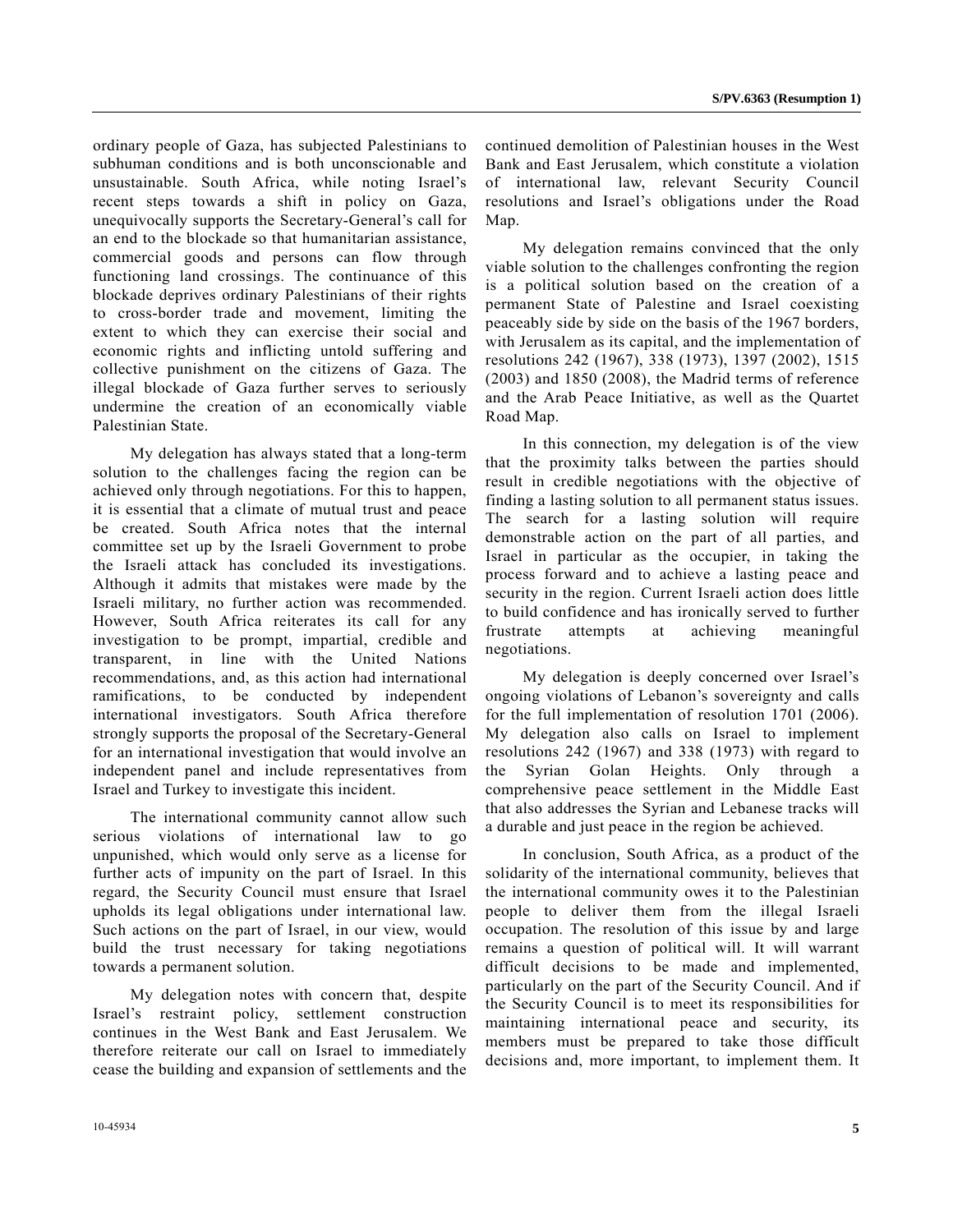can no longer be business as usual when generation after generation of Palestinians are being denied peace, stability, freedom and respect for their human dignity. This body must carry out its Charter obligations on the maintenance of international peace and security and decisively deal with this issue.

**The President**: I now give the floor to the representative of Jordan.

 **Mr. Shawabkah** (Jordan) *(spoke in Arabic)*: At the outset, Madam President, I would like to congratulate you on your assumption of the presidency of the Security Council for this month.

 Once again, the Council is meeting to take up the conflict in the Middle East and Israel's continued occupation of the Palestinian territories and of Arab territories in the Syrian Golan and South Lebanon. The Council is meeting at a time of intensive United States efforts, with major international support, to create an environment conducive to the relaunching of direct negotiations between the Palestinians and Israel in order to achieve the two-State solution through the establishment of an independent Palestinian State within the borders of 4 June 1967 and with East Jerusalem as its capital, coexisting in peace and security with the State of Israel and all other States of the region. We in Jordan support these efforts and call on Israel to respond positively to them by resuming direct negotiations as soon as possible from the point at which the previous negotiations stopped, and to address all final status questions, including Jerusalem, refugees, security and borders.

 Such negotiations must be clearly time-bound and subject to strict criteria to monitor the fulfillment of obligations. All parties must evince their seriousness by matching actions with words. Any demonstration of a commitment to peace ipso facto requires a halt to all unilateral Israel actions in the occupied West Bank the heart of which is East Jerusalem — including forced migration, deportation, the seizure of property and land, and the policy of demolishing the homes of Christian and Muslim Palestinians and evicting them. There also must be an immediate stop to all excavations and tunnels beneath and around the Christian and Islamic holy sites.

 Needless to say, such actions, over and above being illegal and illegitimate, violate the norms of international law and international humanitarian law and constitute a flagrant breach by Israel of its

obligations as the occupying Power and of scores of resolutions of this Council and hundreds of resolutions of the General Assembly. These actions also hinder the United States and international efforts.

 The two-State solution is the only solution to the question of Palestine, which is at the core of the Arab-Israeli conflict. Attainment of such a solution and of comprehensive peace in the Middle East in accordance with established international terms of reference and the Arab Peace Initiative is of vital interest not only to the nations and peoples of our region but to the entire world. It also commands international unanimity.

 Similarly, the Arab Peace Initiative — adopted in 2002 by the Council of the League of Arab States at the Beirut Summit and reaffirmed in all subsequent Arab summits, most recent of which was the Sirte summit, held last March, and also endorsed by the Organization of the Islamic Conference (OIC) at the summit level and the ministerial level — reflects the depth of the Islamic and Arab commitment to an even-handed, comprehensive, permanent and just peace. Regrettably, that important initiative has not been received with commensurate acceptance or positive reaction by successive Israeli Governments. It is high time for Israel to respond positively to this balanced, committed and significant initiative, which would create a winwin situation for all parties.

 That is because Israel's acceptance of the Arab Peace Initiative would guarantee the end of its occupation of all Syrian territories occupied since 1967 and the remaining Lebanese territories occupied in the same year and the establishment of an independent Palestinian State with East Jerusalem as its capital, and because it would guarantee an agreed resolution of the issue of Palestine refugees in accordance with General Assembly resolution 194 (III) and would secure for Israel peace agreements with all Arab States and normal relations with 35 other Islamic States. Moreover, Israel's acceptance and implementation of the Initiative would put an end to the Arab-Israeli conflict and guarantee the security of all States and peoples of the region, including Israel. It would integrate Israel into the region, replacing its recourse to a citadel mentality, which does not bring about security, stability, peace, good-neighbourliness or cooperation.

 Hence, we affirm and underscore the importance of a holistic solution and of seeking as soon as possible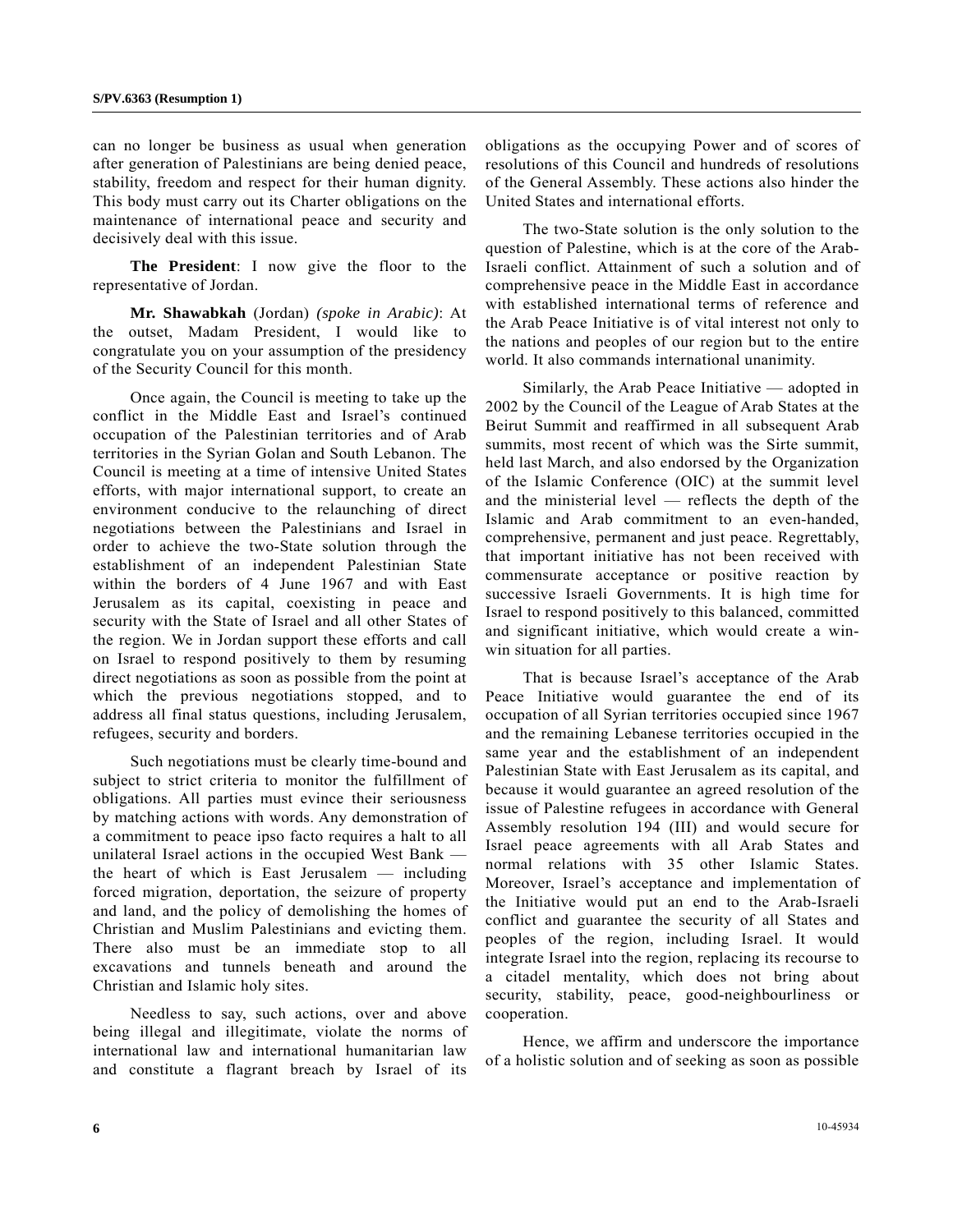to resume negotiations on the Lebanese and Syrian tracks from the point at which the previous negotiations stopped, within a frame of reference based on the established peace process terms of reference and the Arab Peace Initiative.

 Allow me on behalf of my country to emphasize the severity and gravity of the scope and implications of the absence of peace and security in the Middle East. When His Hashemite Majesty King Abdullah II Bin Al Hussein consistently affirms the centrality of the question of Palestine and its priority and precedence over all other questions in the region, he is proceeding from the firm conviction that the two-State solution and the peace process constitute the only approach that will enable us to effectively and efficiently address the region's other challenges and problems, including the threat of the proliferation of weapons of mass destruction and manifestations of intolerance, extremism, terrorism and violence.

 In view of the uninterrupted historic role assumed by His Majesty King Abdullah II Bin Al Hussein and Jordan as custodian of sacred Christian and Islamic holy sites, I would like to acquaint the Council with the gravity of Israeli actions in Al-Quds, which are intended to create new realities on the ground and to eradicate religious monuments, in particular Christian and Islamic sites. This constitutes a flagrant breach of international humanitarian law, which obliges the occupying Power to preserve cultural, historic and religious sites and not to undermine or demolish them. The Council realizes that Israel's continuation of such actions offends the feelings of hundreds of millions of Christians and Muslims, not only in the region but all over the world. Therein lies the real threat to the international peace and security provided for in the United Nations Charter.

 The notable economic and security achievements of the Palestinian Government in the Palestinian territories are threatened by Israel's continued policy of isolation, roadblocks, separation walls and closure. Hence, this policy and these practices must be stopped, and the Israeli blockade of Gaza must be ended immediately.

 Moreover, until the full and prompt lifting of its blockade in accordance with its legal obligations and in support of lofty humanitarian values, Israel must deal positively with international attempts to extend a helping hand to the Gaza Strip. The recent Israeli

aggression against the freedom flotilla is evidence of Israel's discriminatory and widely denounced approach to the values of humanitarian relief, which bring together humankind, regardless of religion, race, culture or civilization. We call for a guarantee that such denounced acts of aggression will not be repeated.

**The President**: I now give the floor to the representative of Pakistan.

**Mr. Haroon** (Pakistan): My thanks go to you, Madam President, for convening this very important meeting. I would like thank Lynn Pascoe for his valuable insights. But unfortunately, what we are looking for — something new to work with — has not been forthcoming.

 At the outset I would like to associate myself with the statements made by my friend the representative of Egypt on behalf of the Non-Aligned Movement and by the representative of Syria on behalf of the Organization of the Islamic Conference.

 The situation in the Middle East is as old as the United Nations. It has been debated in the Security Council for many years, and we have passed countless resolutions and presidential statements calling for a settlement. Even today that settlement eludes us, and unfortunately, the plight of the Palestinian people in the occupied territories under conflict and violence remains.

 We are now in the seventh decade of our collective failure to enforce peace in the Middle East. I call for collective action to facilitate a long-term political settlement, which must create a viable Palestinian State. We may prioritize this action into two areas.

 First, we must unequivocally call upon Israel to end what most here consider a repressive policy of occupying forces — repressive because those forces have converted the Palestinian land into a maze, a myriad of checkpoints, road blocks, military siege and separation walls. It has started to look more like a *Times* crossword puzzle.

 The Middle East Quartet statement of 21 June 2010 has called the next important aspect, the blockade of Gaza, "unsustainable, unacceptable and not in the interest of any of those concerned". Now that is a key point. We are thinking from both sides. The recent measures by Israel to ease the blockade of Gaza are what are unfortunately categorized as a little too late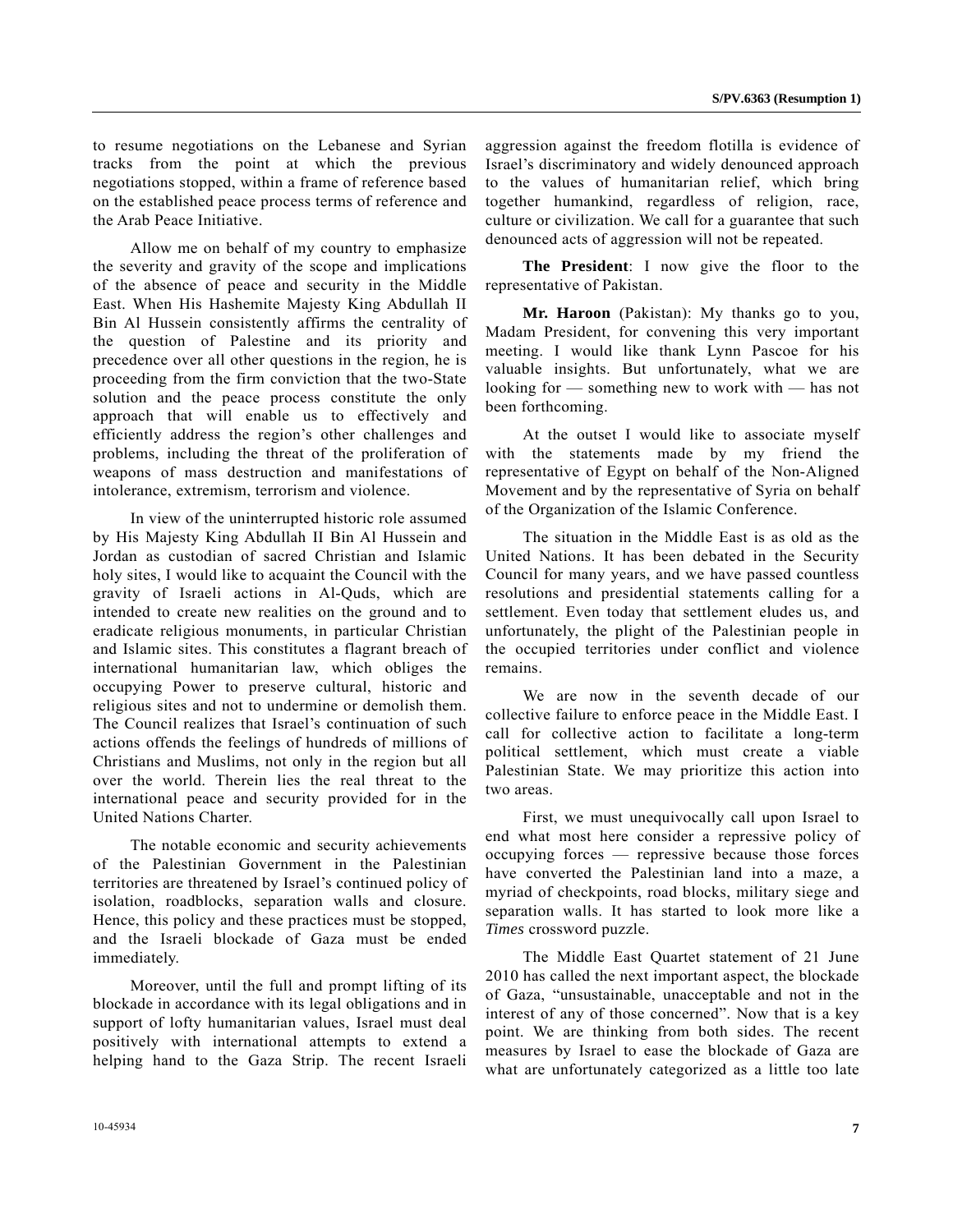and far too little to work with. The outside world and the freedom-loving people of the world find this unacceptable.

 The situation in occupied Jerusalem is not much different. Illegal separation walls, settlements and checkpoints even here block the integrity and unity of this age-old city  $-$  a city where, I may add, the Muslim Turkish sultans, when acting for the Muslim world, invited the much troubled Spanish diaspora of the Jewish nation to return and take a seat on the council of Jerusalem so that they could participate in the working of Jerusalem. That remains something outside the purview of the recent and current Muslim minority of that city.

 Second in priorities is the requirement to stem the continuation of settlement activity. It is not only considered contrary to international law; it also a departure from the pledges made by Israel from time to time on the issue. This settlement activity is seen by much of the international community as a way and means for a major provocation. Settlement activity of recent times has accrued numerous patterns, the most worrying of which is the trend around East Jerusalem, where the status of centuries-old prayer places, mosques, churches and cemeteries of the Palestinian people is being altered in the name of excavation and creating new housing space.

 I would say proudly here that when the last Jew left my city of Karachi in Pakistan and sold the synagogue for a condominium, a lot of us got together to stand and protect, until today, the Jewish cemetery in Karachi and ensure that none of it is ever violated. Nobody asked us to do that, but we feel a commitment to do it.

 Only last Tuesday, Israel destroyed at least six Palestinian buildings in East Jerusalem. That is violence, and it continues with encouragement to some of the more enthusiastic settlers, who continue many forms of offense without any check or culpability. The recent self-imposed hiatus in settlement activity, which was never observed by Israel itself, is ending in September. That is hardly helping the cause of peace in the region. In itself the threat of settlements continues to cast a shadow on any meaningful peace process.

 The plight of Palestinian people must end. The world cannot be a bystander to their miseries. Many international experts of the region have noted that the constituency for peace among the Palestinian population is constantly shrinking. It is being pointed out that more and more Palestinians see little justification in pursuing unequal peace with an unequal partner.

 The present Israeli policies of blockades, separations and checkpoints can lead to the imprisonment of the entire Palestinian population as and when that may be deemed necessary. That continues to kill the peace process, as peace cannot be achieved between a prison guard and a prisoner. Israel must seize the fleeting opportunity for peace and convert the ongoing proximity talks into direct and meaningful negotiations with the aim of reaching a two-State solution.

 I will take this opportunity to express concern at the lack of credible independent investigations of the Israeli aggression against the freedom flotilla in international waters of the Mediterranean Sea. Those people had embarked upon a noble mission, and, beyond all that has been said, that flotilla could have been escorted into an area where it could have disembarked peacefully and peacefully given up the goods that had been brought on board. We have no doubt of the humanitarian nature of that convoy, and to cast aspersions on its noble intentions is misleading.

 I believe that the Turkish people, who were most of those affected, have been friends to Israel in the Muslim world and have worked hard to try to break this impossible impasse. For them to suffer such a consequence is, in my mind, unfortunate and, to say the least, not in the interest of friends who try to help.

 It is a very simple thing: power knows no limitation. Normally, in the law of the jungle, when an elephant prevails and becomes overpowering and becomes an absolute killer, it is called a rogue elephant. No matter what one call it, the jungle moves away from it. Nature is divided; nature cannot bring together its forces of peace, harmony and existence. That is what is essential to understand — that power by itself must not be the goal of all means possible. In a civilized world it must be expressed in a way that is beneficial and not destructive.

 I conclude by reiterating Pakistan's support for a lasting peace for the Arabs, Israelis and all the inhabitants of the region. We have a strong commitment to the realization of an independent, promised sovereign and viable State of Palestine, with Al-Quds Al-Sharif as its capital, living in peace with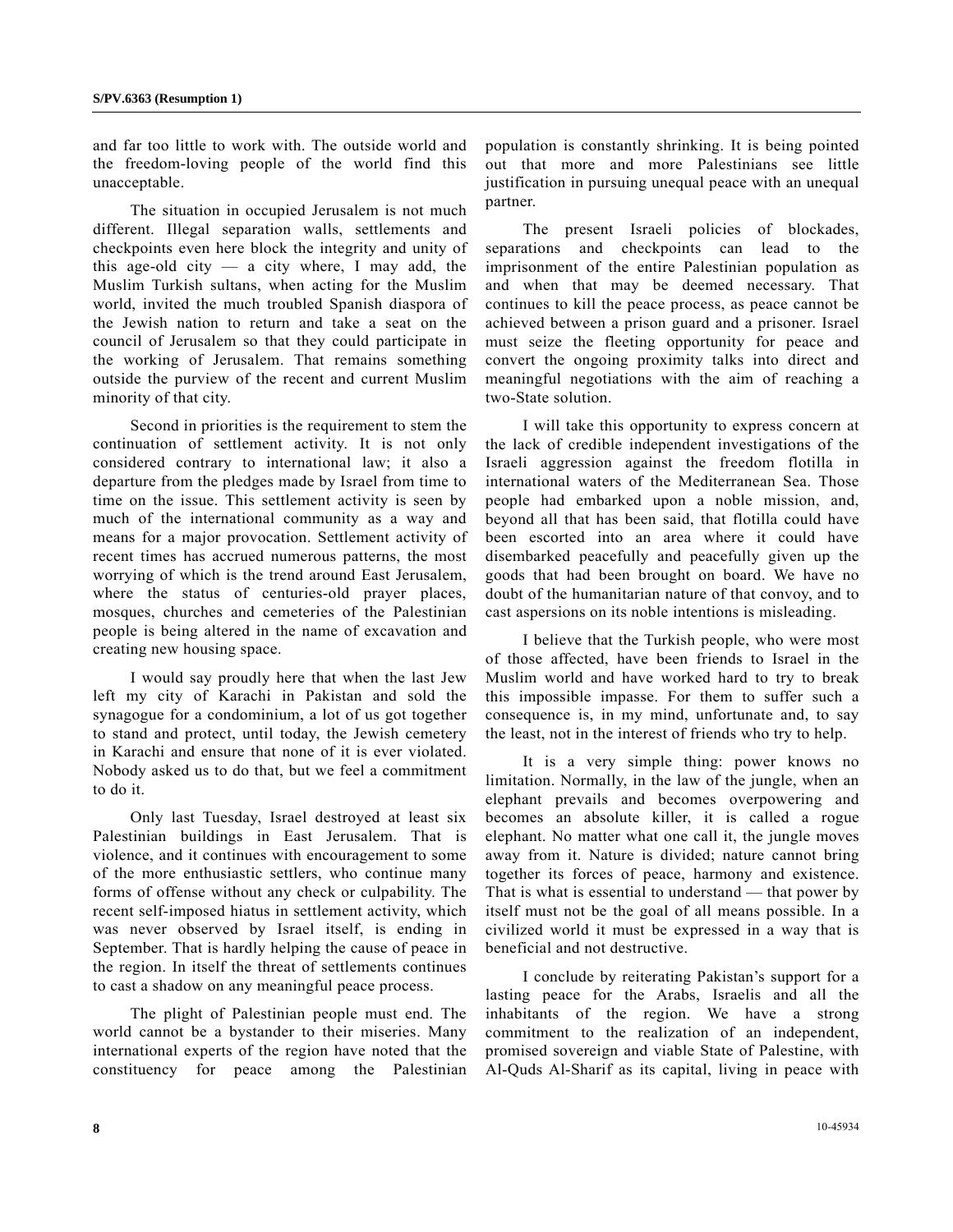all its neigbours. We hope that, despite its reputation, this Council will bring us nearer to that objective.

 **The President**: I now give the floor to the representative of Tajikistan.

**Mr. Aslov** (Tajikistan) (*spoke in Russian*): I have the honour to make this statement on behalf of the group of members of the Organization of the Islamic Conference (OIC). The thirty-seventh session of the OIC Council of Foreign Ministers, held in Dushanbe, Tajikistan, on 18 to 20 May 2010, once again stressed that the situation in the Middle East will remain tense as long as Israel persists with its illegal policies and practices and hinders the peace efforts, and until a just, lasting and comprehensive settlement of all aspects of the question of Palestine and the Arab-Israeli conflict is achieved. Such a settlement will be achieved only by ending the Israeli occupation of Palestinian territory, including East Jerusalem and other Arab territories occupied since 1967, and by enabling the Palestinian people to establish their independent, sovereign and viable State based on the 1967 borders, with Jerusalem as its capital. In that regard, the OIC again calls on the international community, including the Security Council, to intensify its efforts to accelerate the Middle East peace process based on its responsibilities under the Charter.

 While we meet to address issues related to the question of Palestine and the situation in the Middle East, including Israel's attack on the freedom flotilla and its blockade of Palestinians in the Gaza Strip, Israel is undertaking other illegal and provocative actions in the holy city of Jerusalem. These actions include the recent Israeli decision to build new settlements in occupied East Jerusalem and to demolish Palestinian homes in several neighbourhoods in order to alter the character, status and demographic composition of the city.

 In addition to Israel's illegal colonial settlement activities, construction of the separation wall and demolition of Palestinian homes, it has revoked the residency rights of Palestinian Jerusalemites, including four elected members of the Palestinian Legislative Council in order to deport them from Jerusalem. Moreover, Israel is continuing its illegal activities in the occupied West Bank, including imposing restrictions on the movement of persons and goods through numerous checkpoints, carrying out military incursions and illegally arresting Palestinians. Illegal Israeli settlers also continue to carry out provocations against the peaceful Palestinian population. These actions are illegal, discriminatory and provocative, and constitute flagrant violations of international law, including humanitarian and human rights law.

 The international community, including the Security Council, should act immediately and effectively to compel Israel to cease its illegal actions in the occupied Palestinian territories, particularly in East Jerusalem.

 The illegal and inhuman blockade imposed by Israel, the occupying Power, on the Gaza Strip for more than three years constitutes collective punishment of the Palestinian civilian population, violates international law and qualifies as a crime against humanity. More than 1.5 million Palestinians living in the Gaza Strip under the blockade continue to suffer from a scarcity of food, electricity, medicine and construction materials. They await the day when the international community will take prompt action to end their tragedy and suffering by compelling Israel to immediately and fully lift the blockade and open all border crossings to allow for the free movement of persons and goods to and from the Gaza Strip.

 In response to the unjust Israeli blockade, the international flotilla of civilian activists set sail for Gaza to deliver humanitarian supplies and to break the blockade. However, Israel, with disregard for human rights and innocent lives, carried out a military attack in international waters against the peaceful international convoy, killing and injuring innocent, unarmed international peace activists.

 As Council members realize, tinkering at the margins of the ongoing crisis in the Gaza Strip is not enough. The time has come to end the plight of more than 1.5 million Palestinians, lift the blockade and enable the people to live with dignity. Undoubtedly, the military attack on the freedom flotilla demands a prompt, full, impartial, transparent, independent and credible investigation conforming to international standards, based on the Security Council's presidential statement of 1 June (S/PRST/2010/9) and the resolution adopted by the Human Rights Council on 2 June.

 The OIC is deeply concerned by Israel's ongoing air and land violations of Lebanon's sovereignty, in breach of resolution 1701 (2006), and calls on Israel to withdraw fully from the remaining occupied Lebanese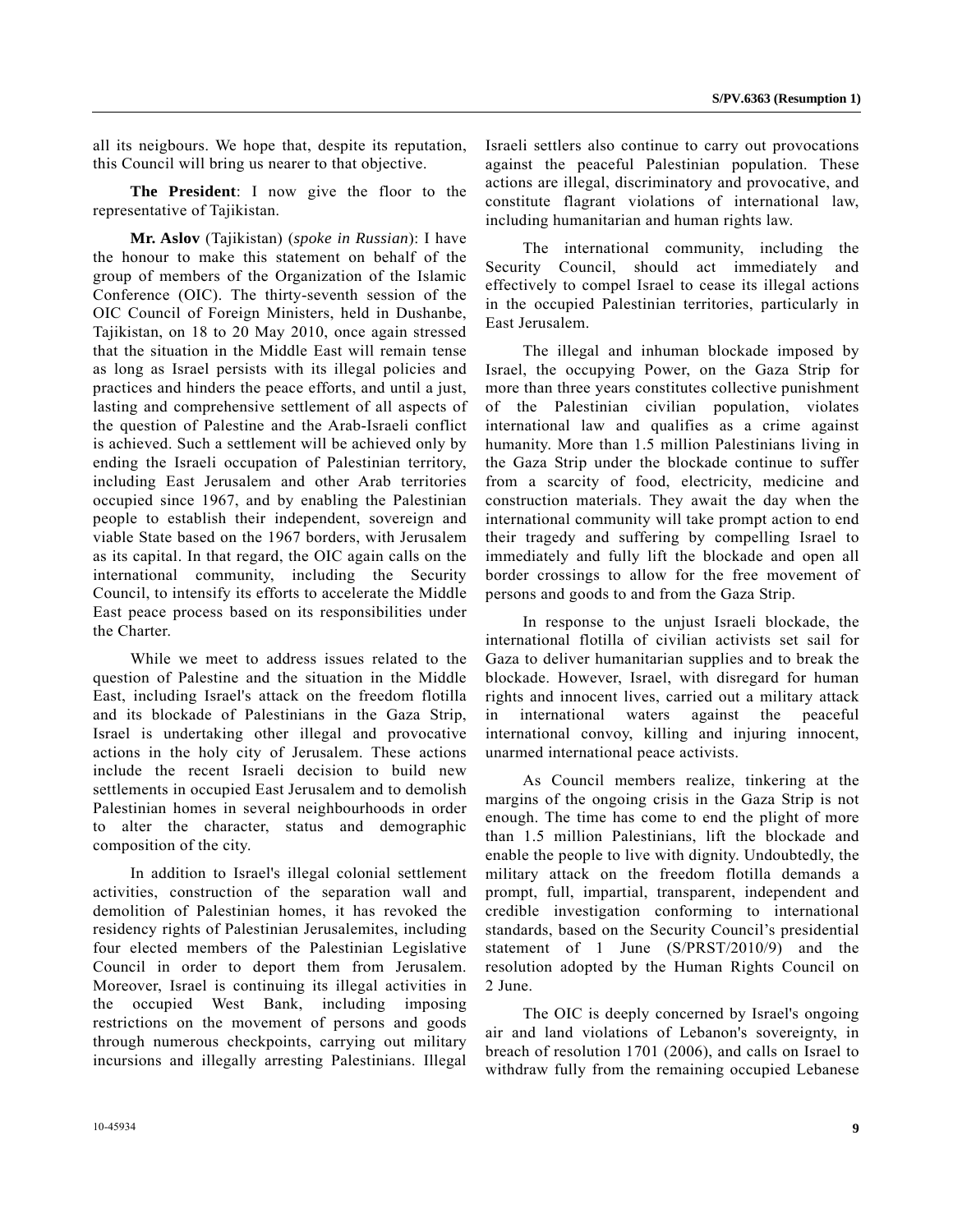land in the Shab'a farms, the Kfar Shuba hills and the northern part of Al-Ghajar village.

 The OIC also supports the position of the international community reaffirming that all measures and actions taken or to be taken by Israel, the occupying Power, to alter the legal, physical and demographic status of the occupied Syrian Golan or its institutional structures, as well as Israeli measures to impose its jurisdiction and administration there, are null and void and have no international legal effect. The OIC demands that Israel abide fully and immediately by resolution 497 (1981) and fully withdraw from the occupied Syrian Golan to the lines of 4 June 1967, in implementation of resolutions 242 (1967) and 338 (1973).

 The OIC group reiterates that peace in the Middle East will be achieved only by ending the Israeli occupation of the Palestinian and Arab territories that began in 1967 and by establishing the independent State of Palestine with East Jerusalem as its capital, and by achieving a just solution to the plight of the Palestinian refugees in accordance with General Assembly resolution 194 (III) of 1948.

 It is incumbent upon the international community, particularly the Security Council, to shoulder its legal and moral responsibilities and take prompt and decisive actions and measures to implement relevant resolutions of international legitimacy. We must confront the challenges to the maintenance of international peace and security.

**The President**: I give the floor to the representative of the Islamic Republic of Iran.

**Mr. Al Habib** (Islamic Republic of Iran): At the outset I wish to thank you, Madam, for having convened this open debate on the situation in the Middle East. The issue under discussion is of paramount importance, and this meeting is all the more important in the light of recent negative developments at the regional level. Those developments have again highlighted persistent practices to deny the Palestinian people the exercise of their rights to self-determination and to live free from the fear of the occupation and tragic suffering resulting from the ongoing siege of Gaza and the West Bank and the recent attack on the humanitarian flotilla of ships bound for Gaza.

 The flotilla attack happened at a time when our memories were still fresh of the crimes and atrocities

committed by the Israeli regime in its all-out attack against the people of Gaza in Operation Cast Lead, during which thousands of besieged innocent Palestinians, including women and children, lost their lives or were injured, and civilian infrastructure and facilities were willfully and systematically targeted. According to various reliable sources, in the course of that operation the Israeli army did not hesitate to use internationally prohibited and restricted weapons against civilian targets. Since then, the Israeli regime has continued to defy the will of the international community, while its inhuman policy of continued blockade against the Palestinians has caused an unprecedented humanitarian crisis in Gaza.

 The report of the United Nations Fact-Finding Mission on the Gaza Conflict (A/HRC/12/48) was an important step forward towards remedying the violations of the Israeli regime in Gaza. The report, when issued, brought hope of swift action by the relevant bodies of the United Nations, including this Council, to put an end to the culture of impunity for Israeli war crimes. So far, this hope has not been realized. If criminals were brought to justice, perhaps the barbaric attack on the humanitarian convoy would not have happened. Impunity for perpetrators of grave crimes, including war crime, occupation and crimes against humanity, is in itself a cause of and incentive for further atrocities.

 It is regrettable to witness that the inaction or weak reaction of relevant responsible United Nations organs in dealing with the Israeli regime's illegal policies and practices have emboldened that dangerous regime to continue with its crimes and cruelty against the defenceless Palestinian people, especially innocent women and children. The blatant support of certain Powers for the Israeli regime is one of the bitterest realities of our world today. By blocking any single action against the inhumane policies and acts of the Israeli regime in this Council and using various tactics to undermine efforts in other United Nations bodies to hold it accountable, these criminals enjoy a merciless impunity in violating the internationally recognized human rights and humanitarian law.

 Despite strong international condemnation, illegal settlements are being expanded much faster than in the past, and one tangible consequence is that the land of the Palestinians is shrinking and more and more Palestinian houses are being demolished, to be replaced by illegal settlements. This Monday alone, the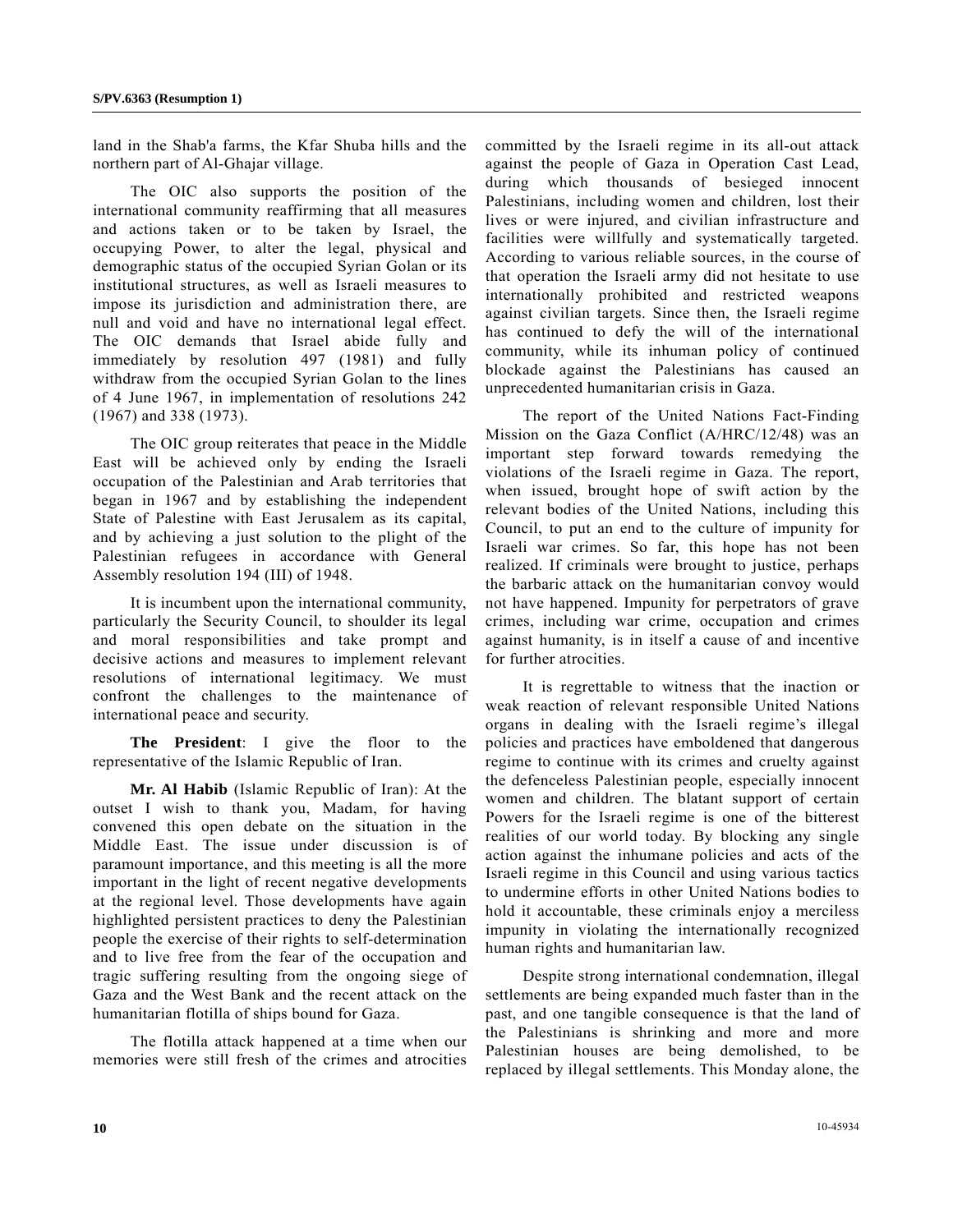Israel regime, in defiance of global calls for halting the destruction of Palestinian shelters, levelled tents used by Palestinians as their homes in the northern West Bank. Israeli soldiers entered Al-Farisiya village and ordered the residents away before knocking structures down. The occupying forces also knocked down nine agricultural structures on the pretext that they had been put up without permits. The resumption of demolition work came as the international community strongly called for an end to the Israeli demolitions, describing them as illegal under international law.

 We believe that the fundamental problem of this long-standing crisis is not in the lack of peace plans, which have arisen from time to time, one after the other, but is rooted in the continuation of the illegitimate occupation of Palestinian and other Arab territories and in the Israeli regime's intransigence to any single principle of international law. All these plans were doomed to failure because they all failed in one way or another to tackle the Palestinian problem at its root causes, including the occupation itself. Furthermore, the Israeli regime, since its unblessed inception, has attempted to cite external elements as factors in its failure to move to advance the so-called peace processes. These failed attempts have been manifestly aimed at diverting attention from the principled causes of the crisis and at evading responsibility for the crimes committed in Palestine.

 In line with this policy, Israeli officials, instead of answering to world public opinion for their unparalleled record of non-compliance with all humanitarian and human rights principles and their long and dark history of crimes and atrocities, including occupation, aggression, militarism, State terrorism and crimes against humanity, have always made inflammatory remarks and baseless allegations against other countries. Now, it is widely recognized that the Israeli regime's clandestine development and unlawful possession of large stock of nuclear warheads and its constant threats to use them against certain countries pose a uniquely grave threat to regional and international peace and security.

 The Israeli regime has persisted in its aggressive and expansionist policies towards Lebanon by constantly violating the latter's land, sea and air space and refusing to withdraw from Lebanese occupied land in the Shaba'a, the Kfar Shuba Hills and the northern part of Al-Ghajar village. It also continues its occupation of the occupied Syrian Golan. That regime should immediately and fully withdraw from these occupied territories in compliance with the most basic principles of international law and the United Nation Charter.

 Attaining a peaceful and just settlement of the question of Palestine is imperative to the realization of a comprehensive and lasting peace and stability in the Middle East and beyond. In our view, a lasting peace in Palestine and the region will be possible only through justice and an end to discrimination and to the illegal occupation of Palestinian and other Arab occupied territories. Today, we need to act collectively to demonstrate our all-out support for the cause of Palestine and to rally to the assistance of those who have been deprived of their rights. Let us hope that oppression and occupation will end and that justice and freedom prevail in the occupied Palestinian territories.

 Before concluding, I would like to react to the reference made to my country by the representative of the Israeli regime. I would like to place on record once again that my delegation rejects the baseless allegations and distortions made in this Chamber that have been repeated so frequently that they have become a practice by the Israeli regime to distract the attention of the international community from its nuclear arsenal and its criminal policies and abhorrent atrocities in the region, including its recent heinous crimes against the people of Palestine in Gaza and against freedom-loving people in international waters near Gaza.

**The President**: I call on the representative of Cuba.

**Mr. Benítez Versón** (Cuba) (*spoke in Spanish*): At the outset, I should like to express the Cuban delegation's satisfaction at seeing you, Madam, preside over the Security Council and to commend you for the manner in which and your team have led the work of this organ this month.

 I also affirm Cuba's full support for the statement made by the representative of Egypt on behalf of the Non-Aligned Movement.

 The situation in the Middle East remains complex and characterized by continued instability and insecurity. The ongoing illegal Israeli occupation of Palestinian and other Arab territories remains the principal obstacle to a just and lasting peace in the region.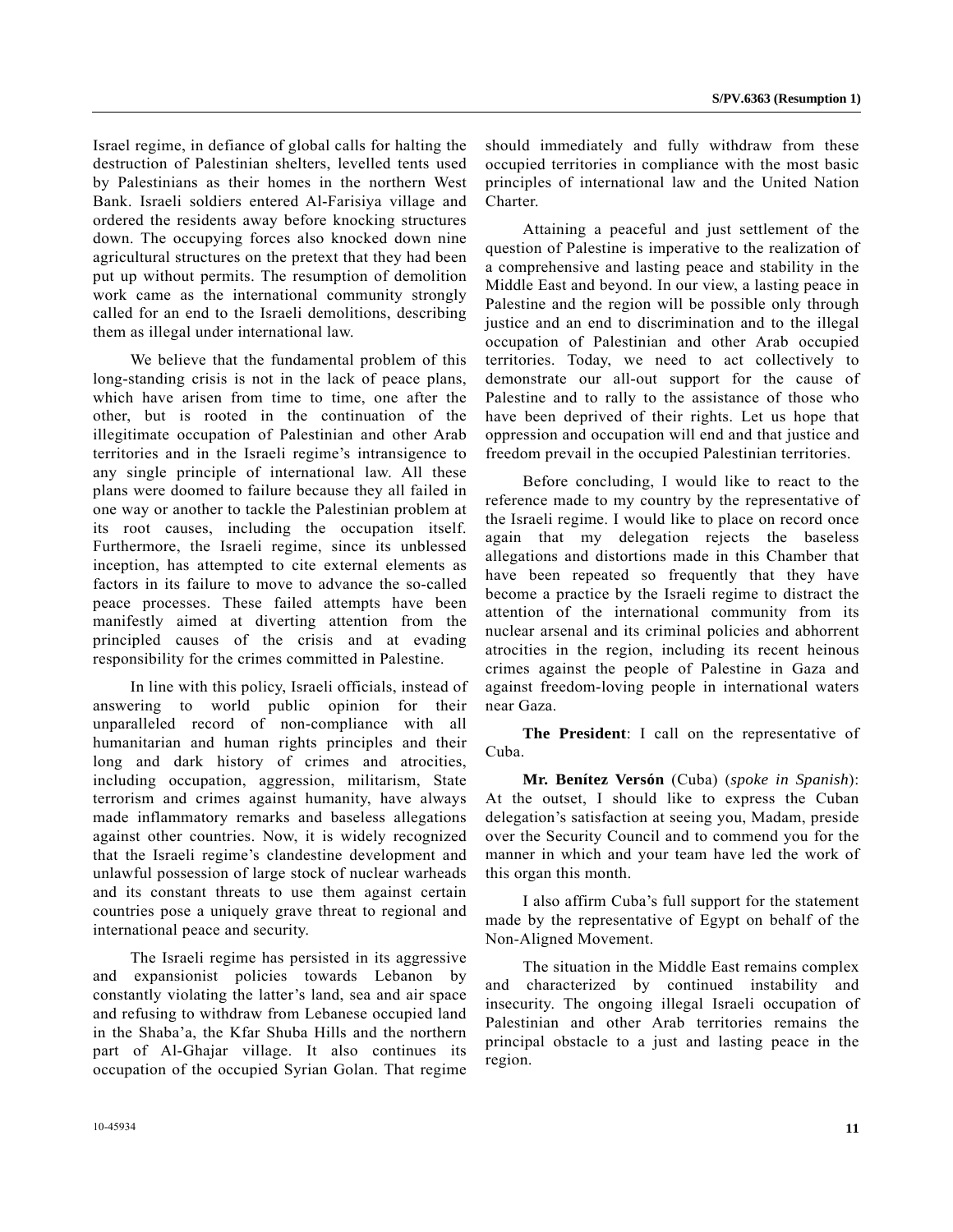The international community cannot stand idly by in the face of the untenable situation in the Gaza Strip. The imposition by Israel of road blocks and restrictions on the freedom of movement and on access of persons and goods, including humanitarian and medical supplies, have made the recovery and reconstruction of the area virtually impossible and have compounded even further the already precarious standard of living of the population.

 Cuba reiterates its demand that Israel immediately, fully and unconditionally lift the cruel and illegal blockade of Gaza in order to allow for the free movement of supplies as well as permanent humanitarian access.

 Cuba condemns the criminal attack perpetrated by the special forces of Israel in the early hours of 31 ay against a flotilla of boats in international waters, delivering humanitarian aid to the Palestinian people living in the Gaza Strip, causing the death and injury of a number of members of that flotilla. Likewise, Cuba supports the request of the Human Rights Council for the immediate carrying out, under the auspices of the United Nations Secretary-General, of a full, impartial, credible, transparent and independent international investigation into the Israeli attack on the humanitarian maritime convoy.

 Israel cannot be allowed to continue to commit grave and flagrant violations of international law with impunity. The international community, including the Security Council, must demand that Israel comply with its international obligations.

 Israel's settlement activities in the occupied territories, even after the partial and temporary moratorium announced in November 2009 have continued unabated. At present, more than 3,700 dwellings are being built, and more than 200 Palestinian dwellings have been demolished in order for those illegal activities to proceed.

 Cuba expresses its profound concern at that continuing Israeli demolition of Palestinian dwellings and eviction of Palestinian families in East Jerusalem, as well as other illegal acts of incitement, provocation and aggression carried out by extremist settlers against the Palestinian population and the Holy Sites. That now makes the situation very volatile and dangerous. The enormous physical, economic and social devastation caused by those illegal and destructive settlement practices profoundly impairs the peace

process and may jeopardize the outcome for an agreement on the final status of Jerusalem.

 Such measures and policies undertaken by Israel constitute grave and flagrant violations of international law, of the United Nations Charter, of many United Nations resolutions, including Council resolution 497 (1981), of the Fourth Geneva Convention, and of the advisory opinion of the International Court of Justice of 9 July 2004.

 The Security Council must urgently act in response to those dangerous illegal measures taken by Israel, which are geared to hindering and negating peace initiatives in order to continue to consolidate its illegitimate occupation of Palestinian territory and de facto to annex more Palestinian territories.

 I wish to conclude by restating once more Cuba's position in support of a just and lasting peace for all the peoples of the Middle East, one that puts an end to the occupation of all Arab territories occupied by Israel in 1967 and that guarantees the exercise of the selfdetermination of the Palestinian people through the establishment of the independent State of Palestine, with East Jerusalem as its capital.

**The President**: I now give the floor to the representative of Malaysia.

**Mr. Ali** (Malaysia): Madam President, let me first congratulate you on your country's presidency of the Council. I also wish to align my delegation with the statements by Egypt and Tajikistan on behalf of the Non-Aligned Movement and the Organization of the Islamic Conference, respectively.

 Israel's attack on the humanitarian freedom flotilla and its razing of Palestinian houses in Jerusalem are merely the latest examples in an everexpanding list of aggressive and illegal behaviour towards the people of Palestine, and towards those who wish to aid them. The world continues to be outraged, but is unable to act.

 In many parts of the world, inaction by the United Nations — exemplified by the mild presidential statement adopted by the Security Council on 1 June (S/PRST/2010/9) — has sharpened the perception that there are two sets of standards, one for Israel and another for the rest of the world. That perception has strengthened the feeling of helplessness of many people in all parts of the world, leaving them open to attempts to radicalize them. It has also given rise to the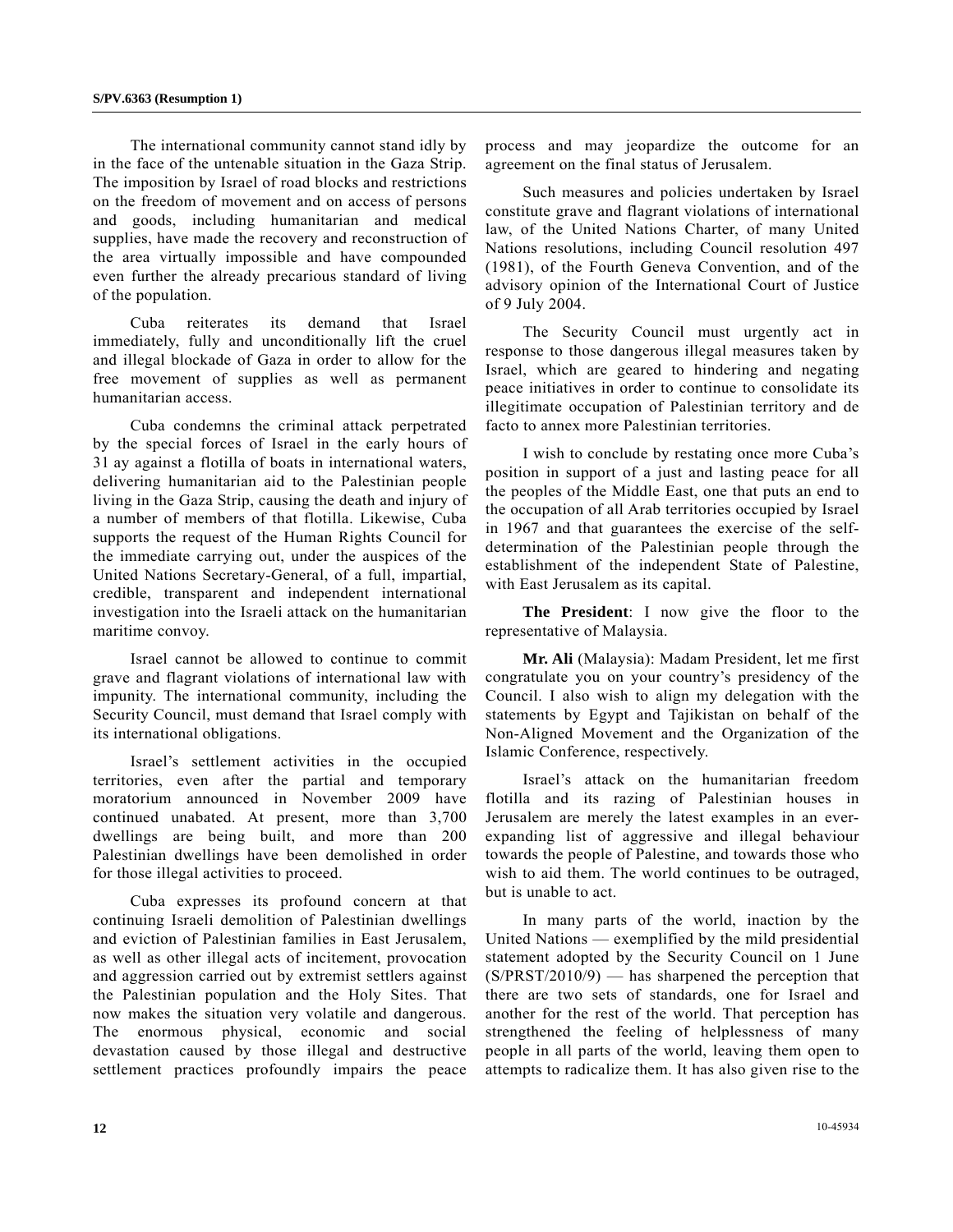feeling that the United Nations is unable to defend the rights of the most marginalized, those who most require it.

 It is therefore critical for the United Nations to take all necessary steps to restore its credibility. Of immediate importance is the speedy establishment of a United Nations-led investigation pursuant to the presidential statement. While we continue to support the Secretary-General's efforts in this regard, we are disconcerted that 52 days after the adoption of the presidential statement, the United Nations-led investigation still exists in the shadows. For example, it is still uncertain what the terms of reference of the investigation are.

 In the meantime, Israel's military investigation has concluded. As expected, Israel has exonerated itself. As expected, they have employed the usual tactic of changing the facts on the ground, hoping that the results of that illegitimate investigation into an illegal act will be the basis of a future United Nations-led investigation. As expected, they have taken token ameliorative action, such as to ease the blockade against Gaza, hoping that the world will forget their actions.

 But the world will not forget. On Malaysia's part, the Prime Minister has written to the President of the General Assembly requesting the re-convening of the tenth emergency special session. The Malaysian parliament has also adopted a motion that contains the same idea. This idea is consistent with the position adopted by the foreign ministers of the Arab League at their meeting on 2 July.

 Some may say that we should be patient and prudent. We believe that patience is not inexhaustible and that it is imprudent to continue waiting for a train that is unlikely to come.

 In addition, we believe that the emergency special session could also focus on the causes of the situation, of which the flotilla incident is merely a symptom, namely, the blockade of Gaza and the lack of progress towards a comprehensive settlement of the Middle Eastern problem. The blockade imposed by Israel on Gaza is a form of collective punishment forbidden by international law. It is immoral and illegal and has forced 1.5 million Gazans to live in abject conditions. We urge Israel to completely lift that inhumane blockade by opening the borders rather than to merely allow consumer goods in.

 The emergency special session would also be a means of ensuring that Israel would be held accountable for its intransigence.

 It is also increasingly alarming that the intransigence of Israel goes beyond the expansion of settlements. The following are some of the unlawful acts committed by Israel that further illuminate Israel's malicious intent to entrench its grip on Palestinian lands, which it has illegally occupied since 1967. The first is the construction of the separation wall, which snakes into Palestinian territory, thus annexing more Palestinian lands illegally. The second is the eviction of Palestinian families and demolition of Palestinian homes. The third is the Israeli military order on infiltration that went into effect in April this year, which authorizes the Israeli occupying forces to deport at least 25,000 Palestinian and Gazans residing in the West Bank.

 These actions clearly violate numerous United Nations resolutions and international law and will make it more difficult to reach a final agreement on the basis of a two-State solution. Hence, the international community, including the Security Council, must hold Israel accountable for its illegal actions and put an end to this occupation.

 Resolving these issues requires the international community to focus all its energy and efforts on restoring comprehensive peace in the region and the inalienable rights and dignity of the Palestinian people. That requires, among other things, the political will of the Council to bring into effect the Council's own resolutions.

**The President**: I now give the floor to the representative of Nicaragua.

**Mr. Rosales Díaz** (Nicaragua) (*spoke in Spanish*): First, allow me to congratulate you, Madam President, on your leadership in the presidency of the Council and to thank you for having convened this debate on the situation in the Middle East, including the question of Palestine. Allow me also to express my thanks to Under-Secretary-General Lynn Pascoe for his briefing to the Council this morning.

 Nicaragua, as a member of the Movement of Non-Aligned Countries, fully associates itself with what was stated by the Deputy Permanent Representative of Egypt in his capacity as Chairperson of the Movement.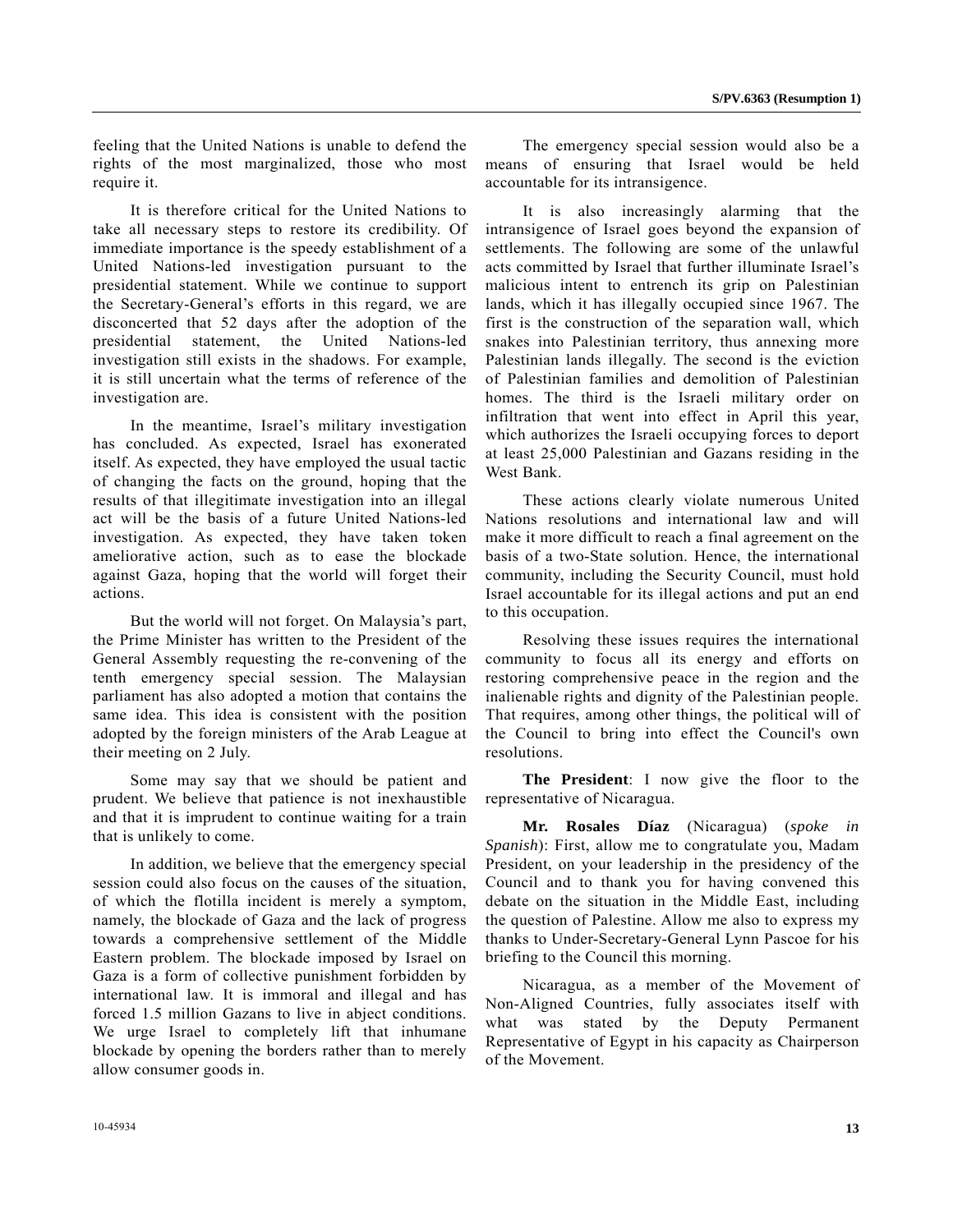Once again, Nicaragua reiterates its deepest condemnation of Israel's illegal occupation of all Palestinian, Syrian and Lebanese territories and demands its immediate withdrawal. We condemn the Israeli policies and practices of building and not dismantling settlements. We condemn the inhumane blockade of Gaza and the policy of fragmentation of the West Bank and other Palestinian territories.

 On 31 May 2010, the world was astonished to witness the cold-blooded, premeditated murder of nine unarmed civilian activists at the hands of the Israeli State's military forces, who, like terrorists, boarded vessels in international waters. More than 40 people were wounded, some so seriously that the death toll could still rise.

 The Government and people of Nicaragua stand in solidarity with the families of the victims and join their voices to the call for justice without delay. We take this opportunity to express once again our solidarity with the people and Government of Turkey. We also call upon the other Governments whose citizens were among the victims to demand that justice be done.

 With its customary impunity, the State of Israel has refused an international investigation and has described the murders of those individuals as self defence. Can it be that the illegal boarding of a humanitarian flotilla in international waters could be deemed an act of legitimate defence? As if it were not enough to attack a humanitarian flotilla in international waters, the Israeli soldiers displayed the most barbarous violence and were not content to merely neutralize their victims, instead riddling them with bullets. As proof, if it was necessary, the Government of Turkey revealed the content of the forensic reports and pictures of some of their citizens who were killed at point-blank range and others who suffered multiple bullet wounds, five of which were head wounds.

 Fifty-one days have gone by since that attack. The Human Rights Council approved a resolution to undertake an independent international investigation, and the Security Council issued a presidential statement (S/PRST/2010/9). However, Israel remains unpunished.

 Nicaragua asks that, first, the Council demand the State of Israel to immediately lift the blockade on Gaza; secondly, an international investigative commission be established under United Nations

auspices; thirdly, the State of Israel be required to provide full cooperation with such a commission as well as with the commission established by the Human Rights Council; and fourthly, those who masterminded the crimes and those who carried them out be brought to justice and punished.

 These are but the minimal measures required to ensure legal security and justice. While lip service has certainly been paid to such measures over recent decades of violent Israeli occupation, they must now take precedence as soon as possible. Nicaragua hopes that such measures will bring a degree of peace to the families of the victims and give meaning to the idea of justice.

**The President**: I now give the floor to the representative of Switzerland.

**Ms. Grau** (Switzerland) (*spoke in French*): Switzerland is encouraged by the measures announced by Israel to ease the blockade against the Gaza Strip, as well as similar measures taken by Egypt. Those measures are a first step towards a predictable, lasting opening of crossing points between the Gaza Strip and the outside world for the passage of goods and persons, in accordance with resolution 1860 (2009).

 Gaza's social fabric and economy have been severely damaged by the hostilities and by the blockade, to the particular detriment of the civilian population. The objective we must all pursue must be allowing the civilian population of Gaza to lead a normal life. The revitalization of the private sector and the resumption of exchanges between the Gaza Strip and the West Bank are imperatives.

 My country already raised the urgency of this question in the open debate held in July 2009 (*see S/PV.6171 (Resumption 1)*) and has in the meantime drafted the outlines of a mechanism to allow sustainable, predictable and regular access to Gaza while respecting the security needs of Israel. Switzerland therefore welcomes the efforts of Council members towards improving the situation and reiterates its readiness to support such efforts.

 Switzerland notes the continued violations of international law by all parties to the conflict. The recent announcements of the resumption of construction activities in the Israeli settlements in the West Bank and East Jerusalem are cause for serious concern. Those settlements have been established in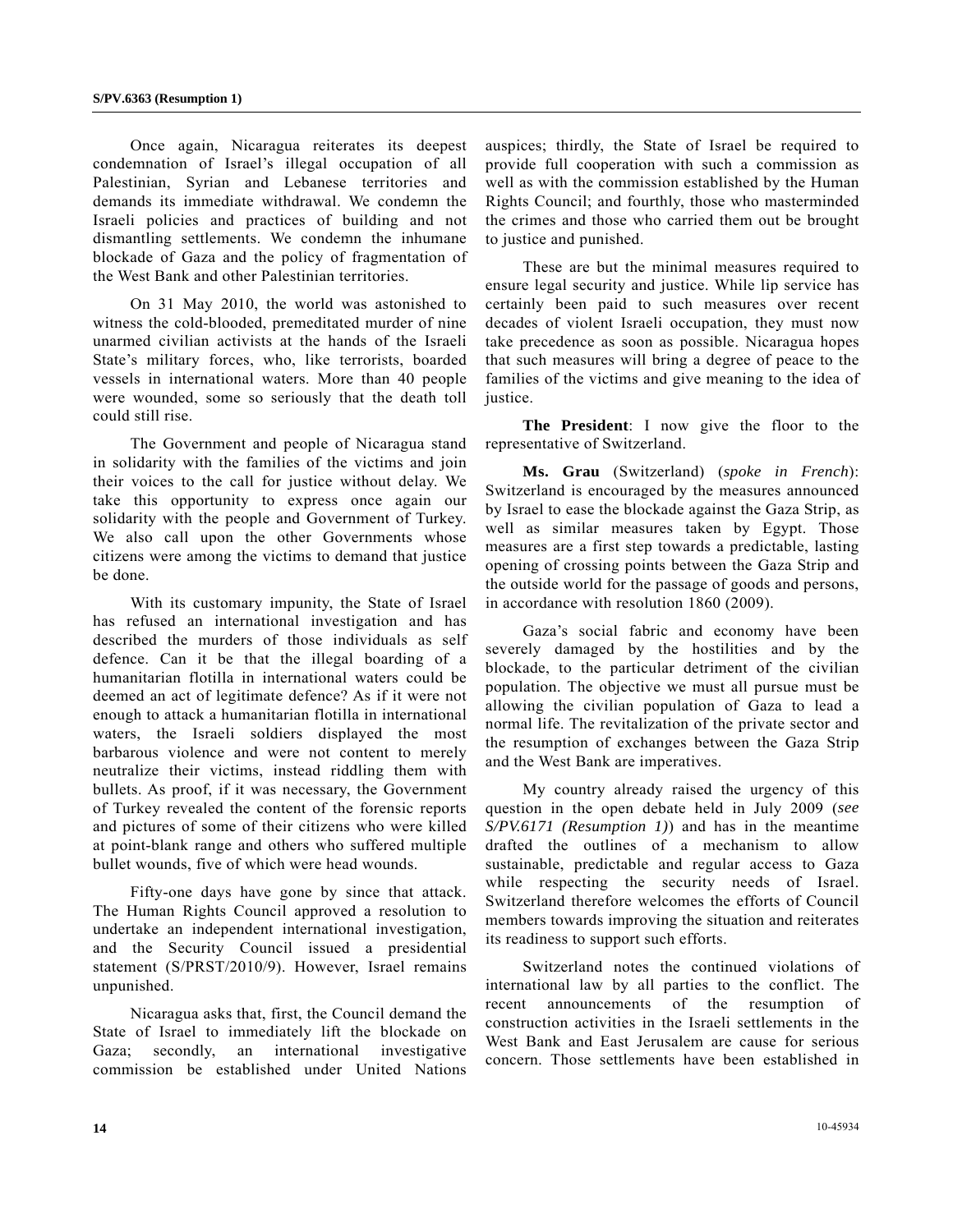violation of international humanitarian law. Switzerland calls upon Israel to renew the freeze on construction activities in the West Bank and to extend it to East Jerusalem for an indefinite period of time.

 My country also calls upon the Israeli authorities to rescind the expulsion orders for the East Jerusalem parliamentarians, which are contrary to human rights law and international humanitarian law.

 Switzerland wishes also to denounce arbitrary detentions and intimidation of political opponents in the Gaza Strip and the West Bank. We call on the authorities to respect the rule of law and civil liberties and to continue the intra-Palestinian reconciliation process. This is necessary for the establishment of a Palestinian State serving the entire population and for the negotiation of a lasting settlement of the conflict with Israel. That conflict must come to an end: it is not only the security of Israel and of the Palestinians that is at stake, but also the credibility of the international security system.

 The Clinton parameters, the Taba talks and the Geneva initiative are some of the promising efforts that indicate the outlines of a lasting solution. The State of Israel and the Palestine Liberation Organization have reaffirmed on many occasions that their goal is the birth of a Palestinian State. Hamas too has declared its acceptance of the 1967 borders. Switzerland counts on the support of Security Council members to ensure that those declarations are treated with seriousness. The Council should display continued determination to overcome the obstacles which, to date, have prevented this vision from becoming a reality.

**The President**: I now give the floor to the representative of Bangladesh.

**Mr. Momen** (Bangladesh): Let me begin by thanking you, Madam President, for scheduling this very important open debate on the situation in the Middle East. I would also like to convey our appreciation to Under-Secretary-General Lynn Pascoe for his insightful and comprehensive briefing this morning. I further thank Mr. Paul Badji, Chairman of the Committee on the Exercise of the Inalienable Rights of the Palestinian People, for his statement.

 I also wish to state that the Bangladesh delegation aligns itself with the statements delivered by the representatives of Egypt and Tajikistan on behalf of the Non-Aligned Movement and the Organization of the

Islamic Conference, respectively. In addition, I wish to briefly make certain points that Bangladesh believes to be of importance.

 The situation in the Middle East, including the Palestinian question, has always been a major concern for the international community and for the United Nations. A durable and sustainable resolution of the Arab-Israeli conflict, including the issue of Palestine, which is the core of that long-lasting crisis, must therefore be our collective strategic objective. All Member States should pledge complete commitment to that objective and throw their full moral, diplomatic, political and economic support behind its early realization. Bangladesh is ready to play a constructive role in this collective endeavour to achieve a just, lasting and a comprehensive peace in the Middle East based on the two-State principle. Bangladesh unites with the international community in reaffirming its full support for the Palestinian people in their just and legitimate struggle for self-determination and freedom from continued occupation, and it reiterates its longstanding position that the continued occupation of Palestine is the root cause of violence, unrest and destabilization in the region.

 The people of Palestine are being denied their fundamental right to self-determination and to live freely in their own land, and displaced Palestinians have been denied their right to return home and live with dignity and safety. Unfortunately, it appears to be a collective failure on the part of the international community that their fundamental rights to selfdetermination and to a sovereign State have remained unrealized. It is also unfortunate that Israel, whose people had the experience of suffering and deprivation in the past, instead of avoiding those ugly practices, has continued to violate international humanitarian law by committing systematic human rights violations and imposing deprivation against the Palestinian people.

 For example, less than two months back the Freedom Flotilla, a convoy of ships transporting humanitarian aid to alleviate the suffering of the Palestinian people under Israeli blockade in Gaza, was intercepted. Our thanks go to Israel, as it partially lifted some sanctions. However, a full and unconditional lifting of the sanctions on Gaza is a legitimate expectation of the global community and would be a step towards creating an environment of goodwill and trust among the neighbouring peoples of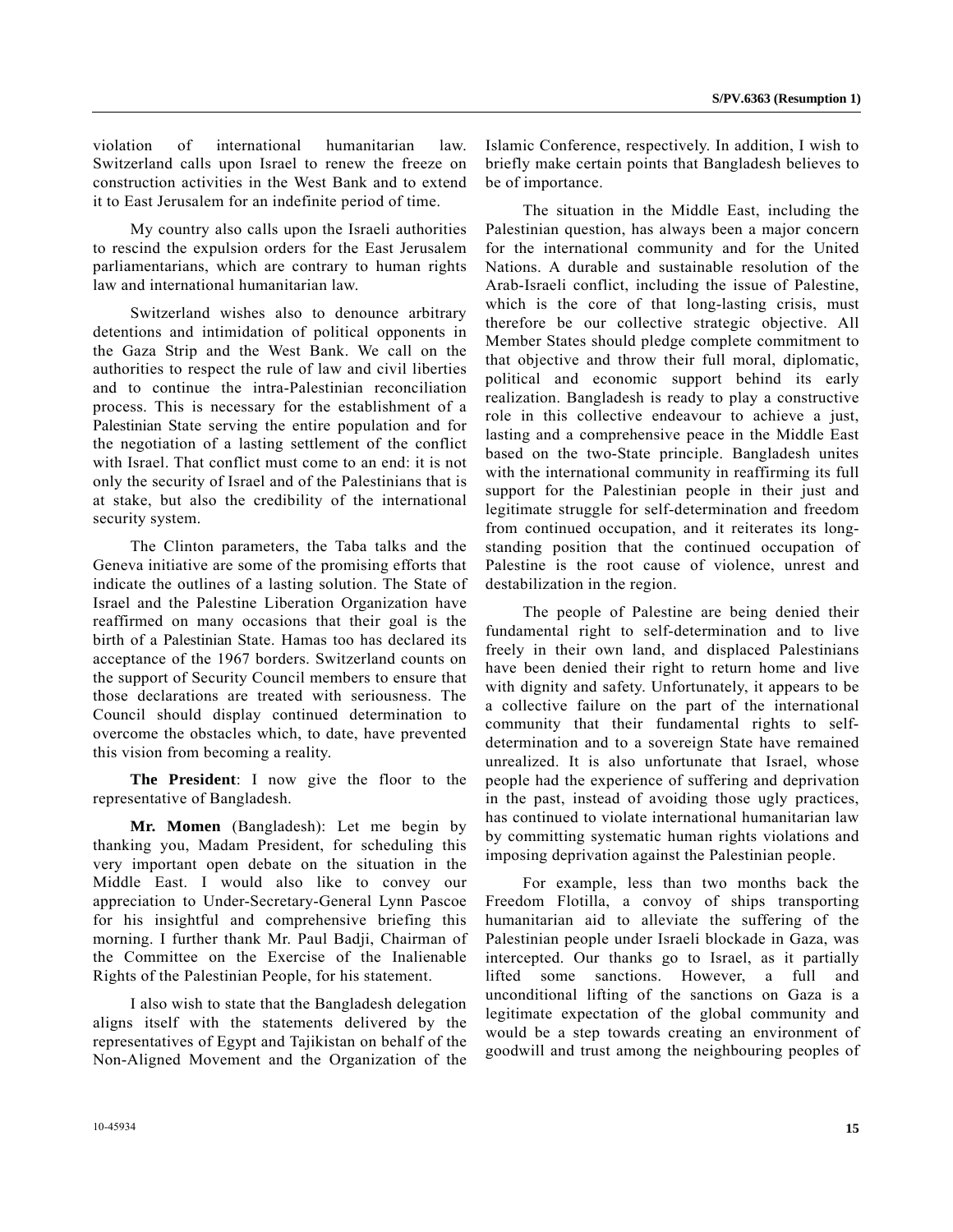Palestine and Israel. That is essential for a lasting peace in the region.

 General Assembly and the Security Council, in their resolutions adopted over the years, have reconfirmed the occupying Power's obligation to ensure the basic human rights of the Palestinian people. My delegation believes that only full and sincere implementation of the relevant General Assembly and Security Council resolutions can resolve the Palestinian crisis.

 In conclusion, in order to achieve a lasting solution in the Middle East, it is very important to address the key issue, which is the prolonged and illegal occupation of Arab territories by Israel. The people of Palestine have been under illegal occupation over the past six decades. This occupation is extremely costly for the taxpayers of Israel and also for Israel's friends and neighbours in terms of resources, human lives and peace and stability. The solution, therefore, requires Israel's complete and unconditional withdrawal from the occupied Palestinian territories, including East Jerusalem, and all other occupied Arab lands.

 Let me reiterate Bangladesh's full support for a lasting peace for all inhabitants of the region, both Arabs and Israelis, and our strong commitment to the realization of an independent, sovereign and viable State of Palestine, with Al-Quds Al-Sharif as its capital, living side by side and in peace with all its neighbours.

 Finally, my delegation believes that the Road Map, the Arab Peace Initiative and the relevant resolutions are the best guides for achieving a two-State solution.

**The President**: I now give the floor to the representative of Sri Lanka.

**Mr. Keegel** (Sri Lanka): Permit me at the outset to congratulate you, Madam, on your assumption of the presidency of the Security Council. We also wish to thank the Under-Secretary-General for Political Affairs, Lynn Pascoe, for his briefing this morning. My delegation appreciates the opportunity given to us to once again to address the situation in the Middle East, particularly, the Palestinian question.

 My delegation believes that a resolution of the Palestinian issue is crucial for restoring peace in the entire Middle East and would have implications

elsewhere. My delegation has consistently supported a peaceful settlement of the Palestinian issue and has called on all sides to fully implement the resolutions adopted by the Council and the General Assembly regarding the inalienable rights of the Palestinian people and the realization of the two-State solution.

 We remain deeply concerned about the widespread suffering and hardship the Palestinian people continue to endure due to the economic blockade and about the ensuing grave situation in the occupied territories. While we note the relaxation of some restrictions by the Israeli Government, we call for the removal of all restrictions. Further relaxations could enhance the confidence level of all concerned and facilitate efforts to bring peace to the region. The Palestinian people have suffered for too long and continue to live under occupation. The denial of their fundamental right to statehood, recognized by the United Nations, due to the continued Israeli occupation has seriously affected progress on socio-economic indicators for the population in Gaza and the West Bank, including East Jerusalem.

 In that context, my delegation reiterates its longheld position that for peace to be viable and sustainable in the Palestinian territory, the occupying forces must withdraw to the 1967 borders and must end the economic blockade. We support a complete stop to the illegal expansion settlements. Changing the demographic character of the Palestinian territory, including East Jerusalem, would only increase tensions and animosities in the entire Middle East region.

 The Palestinian Authority needs to continue the implementation of its security plan and make every effort within its abilities to improve law and order and to ensure its territory is not used for illegal attacks on Israel. Allegations of illegal arms flows must be investigated. Both sides must do everything possible to ensure the safety and security of civilians.

 Sri Lanka reiterates its support for the Palestinian National Authority under the leadership of President Abbas. We stress the need to preserve and protect the national and democratic institutions that are vital to a future independent Palestinian State. We therefore urge the Palestinian groups to act speedily to reconcile and reunite within the framework of the Palestinian National Authority. Unity among the Palestinian people is its strength.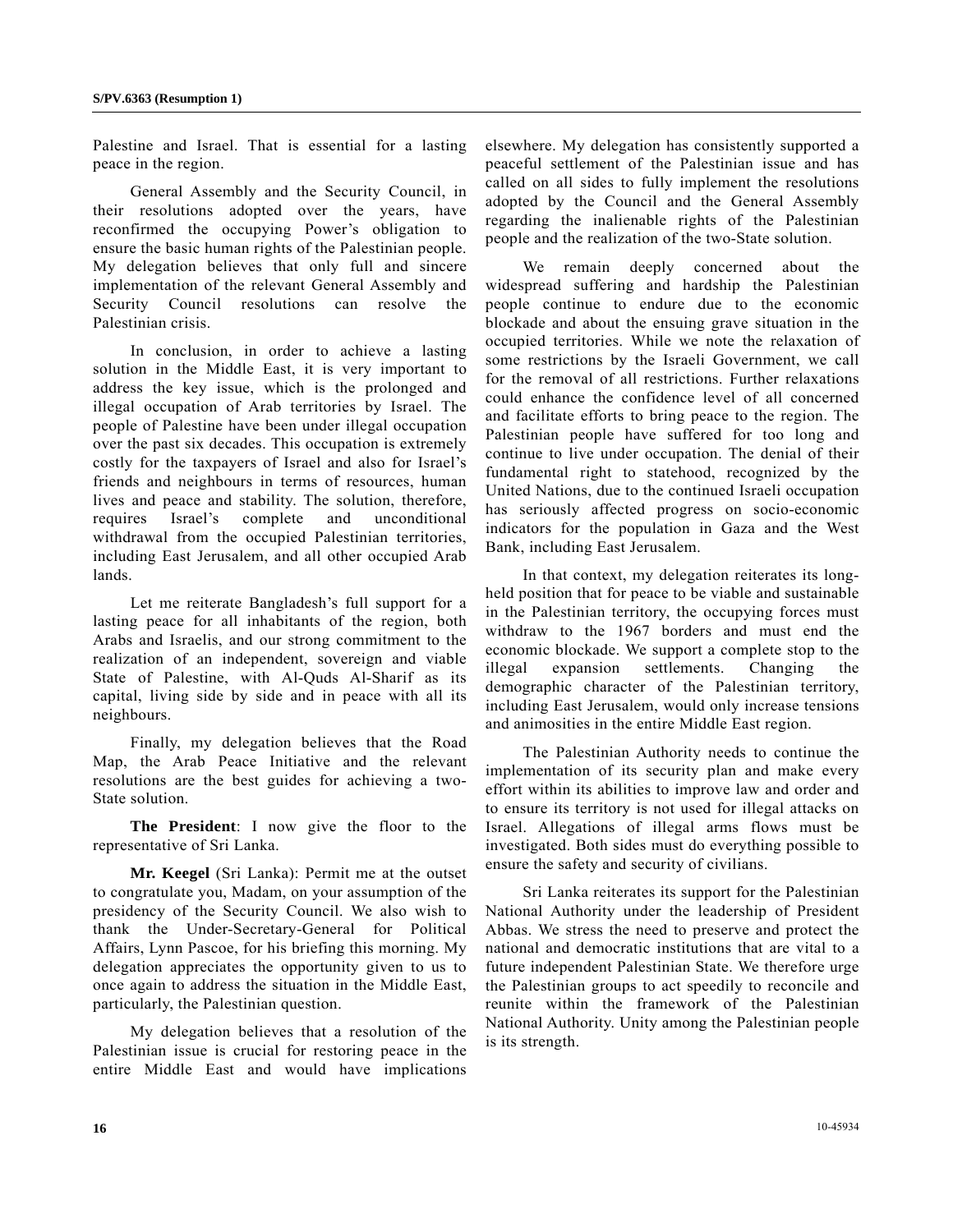My delegation supports international efforts for the early resumption of direct negotiations, and believes that the unity of the Palestinian people is essential to this endeavour. We also remain concerned by the situation in the occupied Syrian Golan, including the plight of Syrian detainees. We call for the implementation of all relevant Security Council resolutions.

 My delegation reiterates its support for a lasting peace in the Middle East, including an early settlement of the Palestinian issue.

**The President**: I call on the representative of the Bolivarian Republic of Venezuela.

 **Mr. Valero Briceño** (Bolivarian Republic of Venezuela) (*spoke in Spanish*): We welcome this open debate on the Middle East and the Palestine question. The Bolivarian Republic of Venezuela associates itself with the statement delivered by the representative of Egypt on behalf of the Non-Aligned Movement.

 Our delegation expresses its deep concern at the humanitarian crisis and the deterioration of the living conditions of the Palestinian people in the occupied territory. The brutal and systematic aggression of the occupying Power, Israel, against the Palestinian people will make their development and self-determination impossible and hinders efforts to achieve peace in the Middle East.

 The repeated violation of the human rights of the Palestinian people by the forces of the occupying Power through the excessive use of force, collective punishment, the confiscation of land and the establishment and expansion of illegal settlements are flagrant violations of international law, including international humanitarian law and the Geneva Conventions.

 Operation Cast Lead and the criminal attack perpetrated by Israeli military forces in international waters against the freedom flotilla en route to Gaza have been condemned by the Human Rights Council in various resolutions. On 29 June 2010, the Special Rapporteur on the situation of human rights in the Palestinian territories occupied since 1967, Richard Falk, condemned the expansionist plans of the State of Israel in Jerusalem, including the plan put forward by the Mayor of that city to demolish dozens of buildings that are home to hundreds of Palestinian families. The Special Coordinator for the Middle East Peace Process,

Robert Serry, expressed his concern at the decision of Israel to demolish more Palestinian homes and expand the settlements of Pisgat Ze'ev.

 The political and military elite of the occupying Power is promoting all kinds of illegal activities in the aim of changing the geographic nature and the demographic composition of the Palestine territory, including the urban character and Arab and Islamic identity of East Jerusalem. These carefully planned activities constitute flagrant violations of international law and the Fourth Geneva Convention.

 The Bolivarian Republic of Venezuela condemns the Israeli occupation of the Syrian Golan and calls for the immediate withdrawal of Israeli troops. My Government also rejects the construction of the wall in the occupied Palestinian territory, which is intended to fragment the unity, integrity and territorial contiguity of Palestine, including East Jerusalem. As is well known, in an advisory opinion the International Court of Justice declared this measure to be illegal.

 In its presidential statement of 1 June (S/PRST/2010/9), the Security Council took note of the call of the Secretary-General for a "prompt, impartial, credible and transparent investigation conforming to international standards" into this reprehensible incident. One month and 20 days have passed since then. It is a matter of concern that the panel to carry out this investigation has not yet been established.

 The Bolivarian Republic of Venezuela, as a State Member of the United Nations, expects the investigation to be genuinely impartial, credible and transparent and conforming to international standards, in contrast to the sham investigation that was carried out by the State of Israel to cover up the proof of its reprehensible crime.

 The situation of the Palestine population in the Gaza Strip is a humanitarian catastrophe. As a consequence of the Israeli aggression known as Operation Cast Lead and the blockade of the Gaza Strip, 85 per cent of the population depends on humanitarian aid.

 Preventing by force, as Israel is doing, the realization of cooperation in solidarity with the Palestinian people is an act of an unquestionable criminality. Venezuela demands once again an immediate and unconditional end to the Israeli blockade of the Gaza Strip and the opening of all the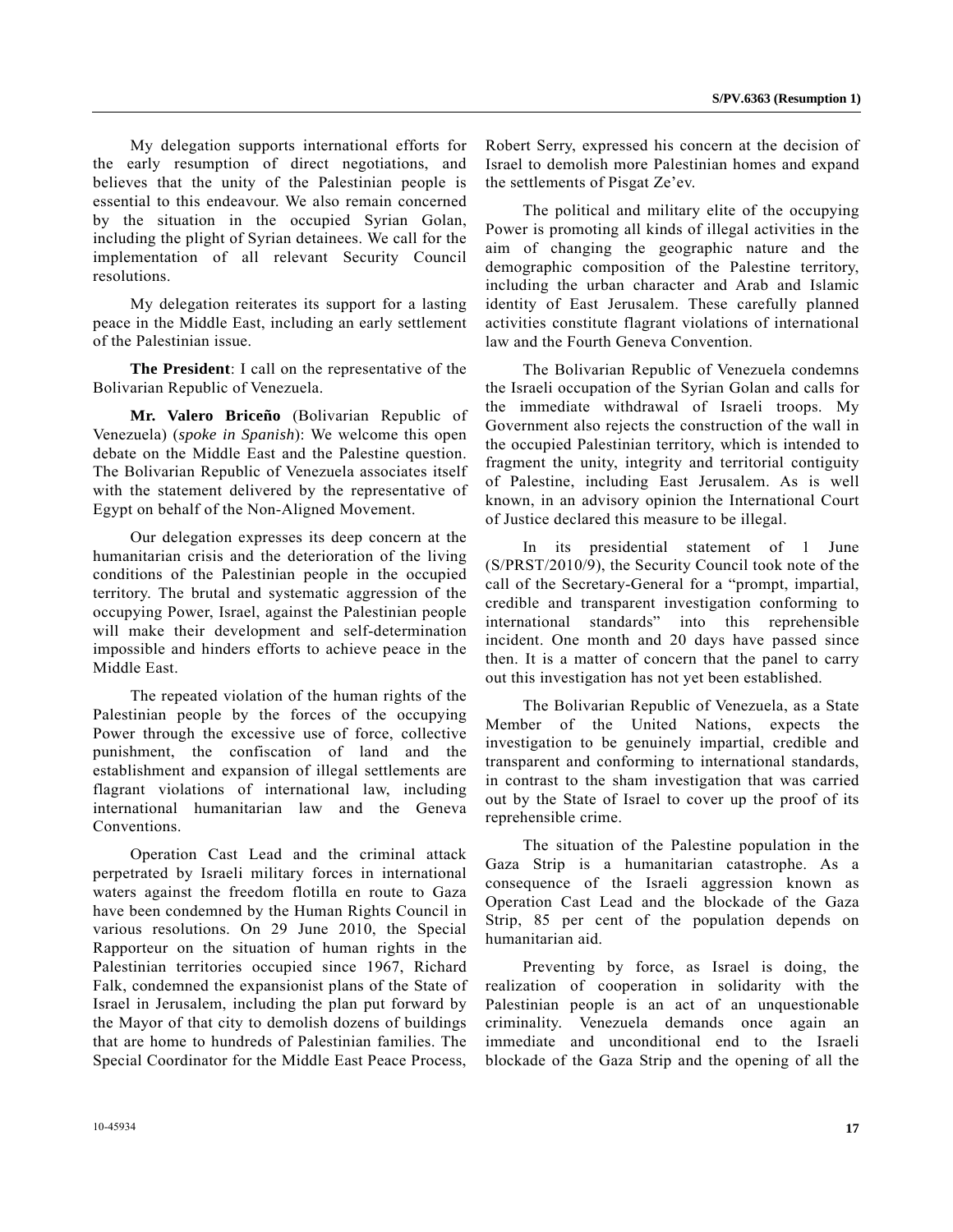border crossings, thus allowing for the freedom of movement of goods and people and access for humanitarian assistance to the Palestinian people.

 The Secretary-General of the United Nations has said that "the long-running closure imposed on the Gaza Strip is counterproductive, unsustainable and wrong. It punishes innocent civilians. It must be lifted by the Israeli authorities immediately". Why does the Security Council, which is mandated to address matters related to international peace and security, not adopt concrete and credible measures to bring to an end this genocidal blockade repudiated by all the peoples of the world?

 The Government of the Bolivarian Republic of Venezuela reaffirms it full support for the creation of a sovereign and independent Palestinian State within internationally recognized borders that guarantee the full exercise of the right of this heroic people to selfdetermination. This is an indispensable element for achieving peace and stability in the Middle East.

 Israel's possession of nuclear weapons is a threat to international peace and security, in particular for the Middle East region. Its militaristic policies continue to ignore the repeated calls of the international community for Israel to adhere to the Treaty on the Non-Proliferation of Nuclear Weapons and to open its facilities to the International Atomic Energy Agency safeguards system.

 In this context, Venezuela supports the decision adopted at the Review Conference of the Parties to the Treaty on the Non-Proliferation of Nuclear Weapons recently held in New York, which resolved to call for an international conference on the creation of a nuclear-weapon-free zone in the Middle East on 2012 in order to ban the development, possession and utilization of these weapons in the region.

 The failure of the Israeli Government to comply with the resolutions of the Security Council and the General Assembly must be addressed by this Council, including through the possible adoption of sanctions to persuade the Israeli political and military elite of their obligations to comply with the rules and principles of international law enshrined in the Charter of the United Nations and other international instruments in order to achieve a solid and lasting peace in the Middle East. The State of Israel repeatedly violates the Charter of the United Nations and refutes through its actions the very nature of this Organization.

 If the Security Council wishes to preserve its legitimacy as guarantor of peace and international security, it should adopt the measures necessary to achieve the end of the systematic slaughter of the Palestinian people by the State of Israel.

 In conclusion, I wish to affirm that Venezuela supports the request made by the Prime Minister of Malaysia for the convening of an emergency special session of the General Assembly to consider the issues under debate in the Security Council.

**The President**: I give the floor to His Excellency Mr. Pedro Serrano, acting head of the delegation of the European Union to the United Nations.

**Mr. Serrano**: I thank you, Madam for giving the floor to the European Union. The candidate countries Croatia and the former Yugoslav Republic of Macedonia; the countries of the Stabilisation and Association Process and potential candidates Albania, Bosnia and Herzegovina, Montenegro and Serbia; as well as the Republic of Moldova and Armenia align themselves with this statement.

 Since our last open debate in April on this issue (see S/PV.6298), two major developments have occurred: the Gaza flotilla events of 31 May and the beginning of proximity talks in early May. The Israeli military operation in the morning hours of 31 May in international waters against a flotilla sailing to Gaza resulted in the loss of nine lives and directed international attention to the unsustainable situation in Gaza. The European Union called for an immediate, full and impartial inquiry into these events, which should include credible international participation. Furthermore, the European Union declared its readiness to contribute to the implementation of a mechanism that would allow for full and regular access to Gaza based on a list of prohibited goods. The European Union High Representative discussed this matter with the Israeli and Palestinian leadership during her visit to the region last weekend and will present options to the European Union Foreign Affairs Council next Monday.

 The European Union has welcomed the Israeli Government's recent announcement, which is a significant step forward in the review of Israel's policy on Gaza. The implementation of commitments undertaken will be key. The European Union is ready to help in the opening of the crossings, but has expectations linked to volumes, exports, the movement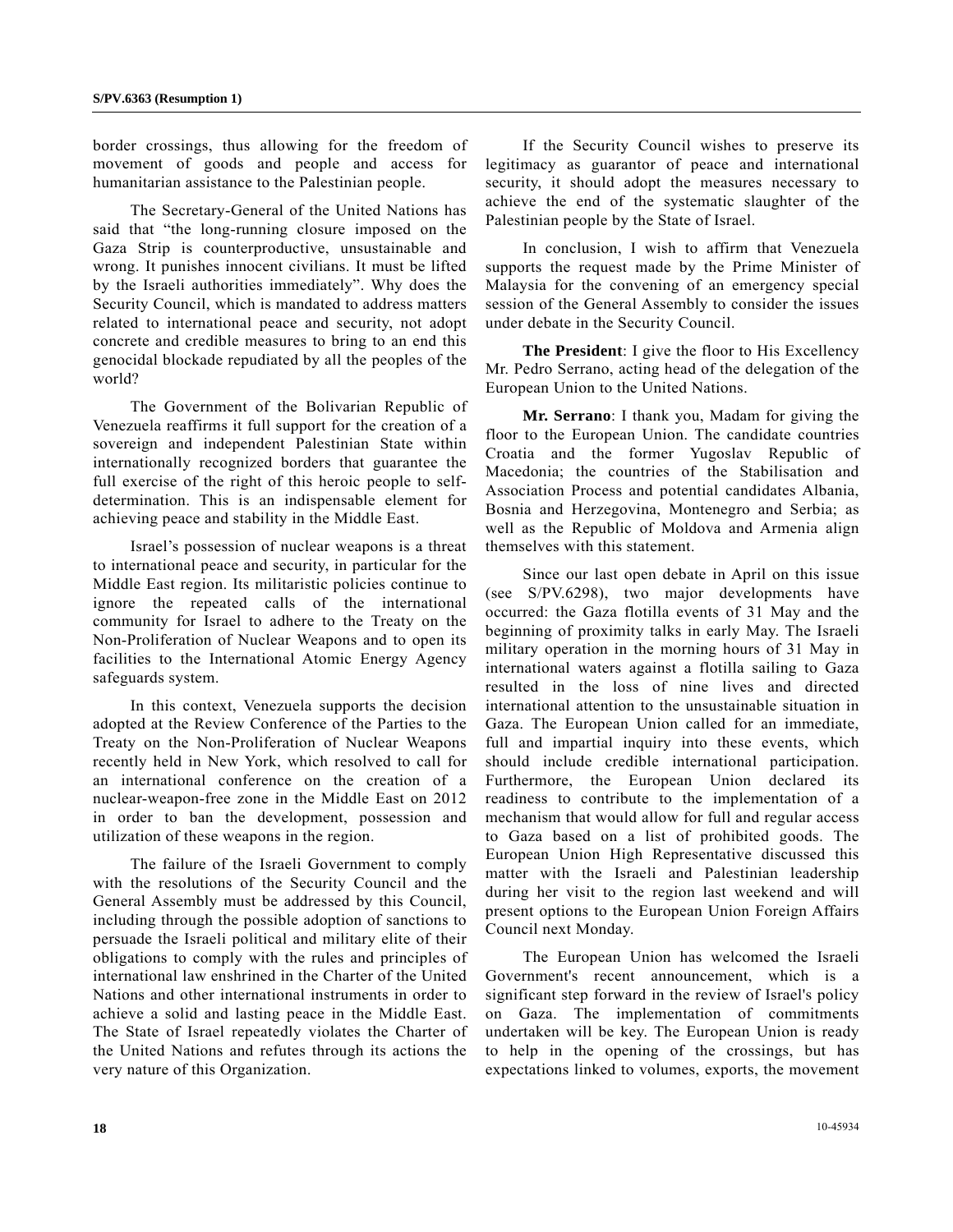of persons and security. These expectations are, of course, applicable to all existing crossings.

 The objective remains the full implementation of Security Council resolution 1860 (2009), as well as the 2005 Agreement on Movement and Access, leading to the immediate, sustained and unconditional opening of Gaza crossings for the flow of humanitarian aid, commercial goods and persons. Israel's legitimate security concerns should also be addressed and Gilad Shalit must be released without delay and without conditions.

 The launch of proximity talks between Israelis and Palestinians was welcomed by the European Union and its Quartet partners. We called on the parties to pursue them in good faith. These talks are a significant step towards the resumption of direct bilateral negotiations. The European Union supports the continued efforts of Senator Mitchell in this regard.

 The overall aim of negotiations between the Parties is — within 24 months, as set out by the Quartet in March — a settlement that results in the emergence of an independent, democratic and viable Palestinian State living side by side in peace and security with Israel and its other neighbours. A comprehensive peace, which is a fundamental interest of the parties in the region and the whole international community, must be achieved on the basis of the relevant Security Council resolutions, the Madrid principles, including land for peace, the Road Map, the agreements previously reached by the parties and the Arab Peace Initiative.

 It is the view of the European Union that substantive discussion of all final status issues should commence as soon as possible. The implementation in the coming weeks of confidence-building measures on the ground would help in reaching this goal. The European Union calls on all parties to refrain from all provocative actions.

 The European Union remains deeply concerned about the situation in East Jerusalem. Recent settlement activity, house demolitions, evictions and deportations underline the need to resolve through negotiations the status of Jerusalem as the future capital of two States. We particularly deplore the recent house demolitions in East Jerusalem, which do not contribute to the establishment of an atmosphere of confidence, which is crucial at this stage of the negotiation process.

 The European Union commends all initiatives that contribute to improve the well-being of the Palestinian population, especially in Gaza, such as the recent summer games held by the United Nations Relief and Works Agency for Palestine Refugees in the Near East (UNRWA) in Gaza. High Representative Ashton visited a summer camp on her recent visit to Gaza. This initiative can count on the continued political and financial support of the European Union and its member States. It serves as a much needed counterbalance to the backdrop of violence and poverty, and it provides Gazan children with recreational and educational opportunities. The European Union strongly condemns the recent attacks on UNRWA's summer camps.

 The European Union expresses the hope that both parties to this conflict will engage in substantive discussion of final status issues so that, before the end of the current session of the General Assembly, we can take note of urgently needed progress towards peace and stability for the people of the Middle East.

**The President**: I now give the floor to the representative of the Philippines.

**Mr. Cabactulan** (Philippines): I should like first to congratulate you, Madam, on having assumed the presidency of the Security Council for the month of July, and also to express my appreciation to you and the other members of the Security Council for this opportunity to address this Chamber on a matter that is of grave importance to all of us — the peace, security and stability of the Middle East.

 The Philippines associates itself with the statement delivered this morning by the representative of the Arab Republic of Egypt on behalf of the Non-Align Movement, but at the same time wishes to stress certain points.

 The Philippines position regarding the situation in the Middle East, specifically the Palestinian question, remains clear and consistent. The Philippines has always supported the establishment of a free and independent Palestinian State, and the Philippines has for many years joined in the global clamour for the establishment of a Palestinian homeland. In this regard, the Philippines sees merit in the two-State solution proposed by our partners for peace, and hopes that both Israel and Palestine will join hands together to achieve a long-lasting and durable solution to the problem.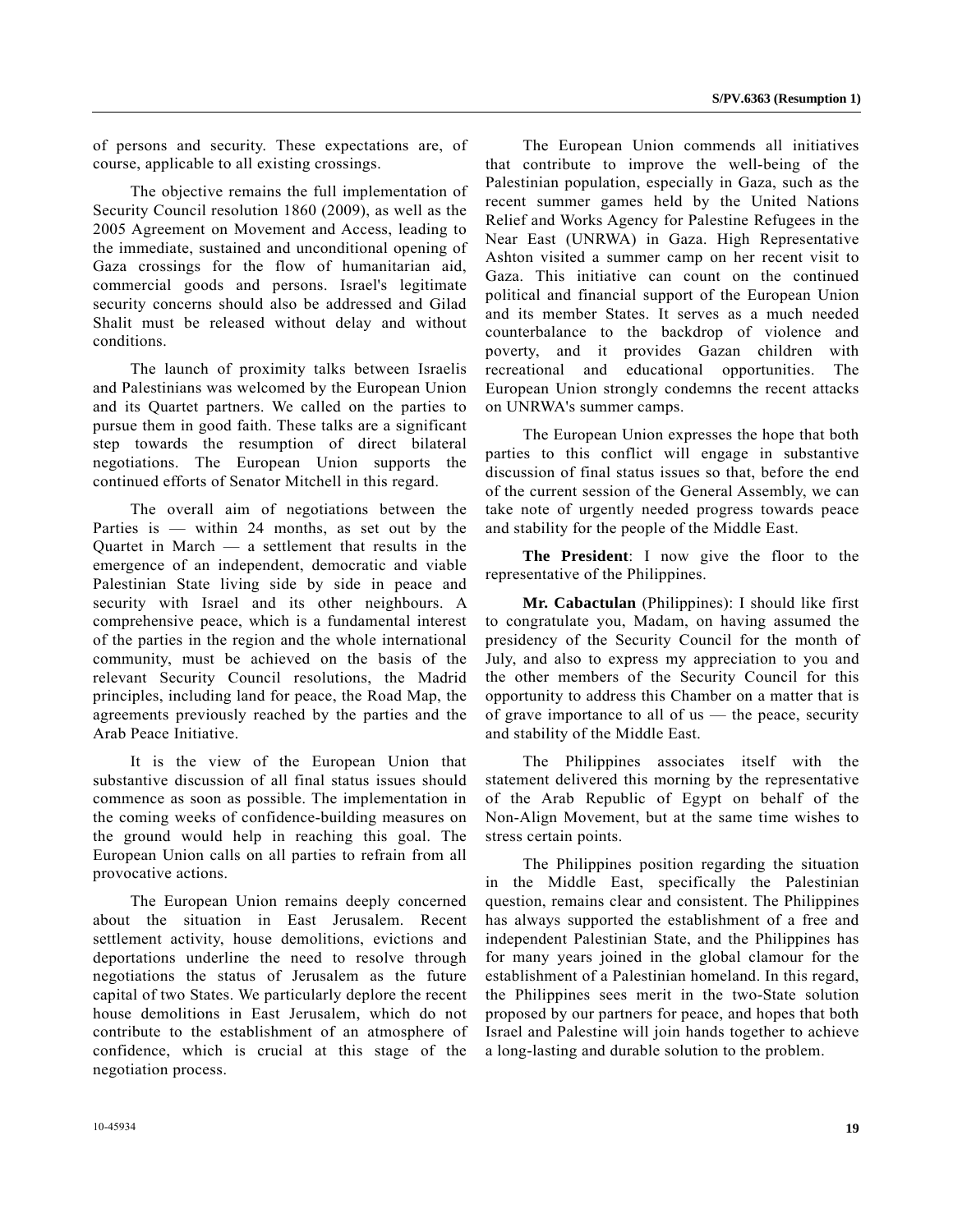The Philippines is sensitive to the legitimate security concerns of the State of Israel and the right of its people to live free from fear and free from harm. Indeed, the Philippines shares Israel's deep concern for its safety and its existence as a State. But as we have witnessed repeatedly, force only begets force.

 The Philippines joins the Non-Aligned Movement and other partners in calling for the full and immediate lifting of the blockade leveled against Gaza to enable, to the extent possible, the free entry of food, medical supplies and other daily necessities. The Philippines believes that the continued existence of this blockade only succeeds in alienating and punishing the innocent Palestinians. Moreover, the residents of Gaza must also be allowed to move freely and to travel to their place of work or employment outside of Gaza without hindrance or harassment. We cannot turn a blind eye to the suffering of innocent Palestinian civilians in Gaza, particularly women and children, who suffer the most in this conflict. The United Nations therefore bears the inescapable responsibility to take the steps necessary to alleviate the pain and suffering of the Palestinian people.

 The Philippines urges Israel and Palestine to re-establish their proximity talks and negotiations. It is a tortuous and fitful process, but it is the only viable course of action. The Philippines believes that only a diplomatic solution — that is, resumption of a sincere and meaningful dialogue between the two contending parties — can bring a just, comprehensive and enduring solution to this problem. The environment of conflict and anguish and the climate of fear should not be allowed to continue. Instead, both parties must promote a climate of trust and respect towards one another, as future neighbour States.

 The Philippines strongly supports the role of the Madrid Quartet — the United States, the European Union, the Russian Federation and the United Nations the Arab Group, the Organization of the Islamic Conference, the Non-Aligned Movement and even non-governmental organizations and advocacy groups in ensuring that the momentum for peace talks does not fizzle out.

 From a much broader perspective, all countries in the Middle East must be encouraged to find the fortitude to explore uncharted avenues to durable peace in their part of the world. The 2010 Review Conference of the Treaty on the Non-Proliferation of Nuclear

Weapons (NPT), through follow-on action to the resolution on the Middle East adopted at the 1995 NPT Review and Extension Conference, has opened a gateway through which other options could contribute towards a peaceful Middle East.

 In conclusion, the Philippines applauds the Security Council for its full and continuous involvement in this issue. I wish to assure the Council and all of our partners in the United Nations that the Philippines stands ready to do its part to contribute to the building of a lasting peace in the region and to helping Israel and Palestine find a way forward towards peaceful and friendly coexistence.

**The President**: I now give the floor to the representative of Iceland.

**Mr. Pálsson** (Iceland): The situation in the Middle East remains of grave concern and continues to threaten stability far beyond the region. My Government attaches great value to the proximity talks between Israelis and Palestinians and trusts that they will pave the way for the resumption of bilateral negotiations leading to the emergence of an independent, democratic and viable Palestinian State. We also welcome the steps that are being taken in the review of Israel's policy on Gaza and look forward to the full implementation of United Nations Security Council resolution 1860 (2009), leading to the unconditional opening of Gaza crossings for humanitarian aid, commerce and people.

 At the same time, Iceland remains deeply concerned at the continued house demolitions, evictions, settlement activities and the building of the wall in the occupied Palestinian territories and fears that this may lead to the erosion of the two-State solution. Only last week, the Jerusalem municipality approved the construction of 32 Israeli homes in a settlement in East Jerusalem. This policy of continued settlement activity is obviously not going to increase confidence in the peace process and must be brought to an end.

 Also, the policy of house demolitions should be ceased immediately. Last week, again, the Jerusalem municipality demolished a number of Palestinian structures throughout East Jerusalem, forcibly displacing at least 25 people, including 12 children. These and additional demolitions in the Jordan Valley this week bring recorded demolitions in the occupied Palestinian territories this year to a total of 198